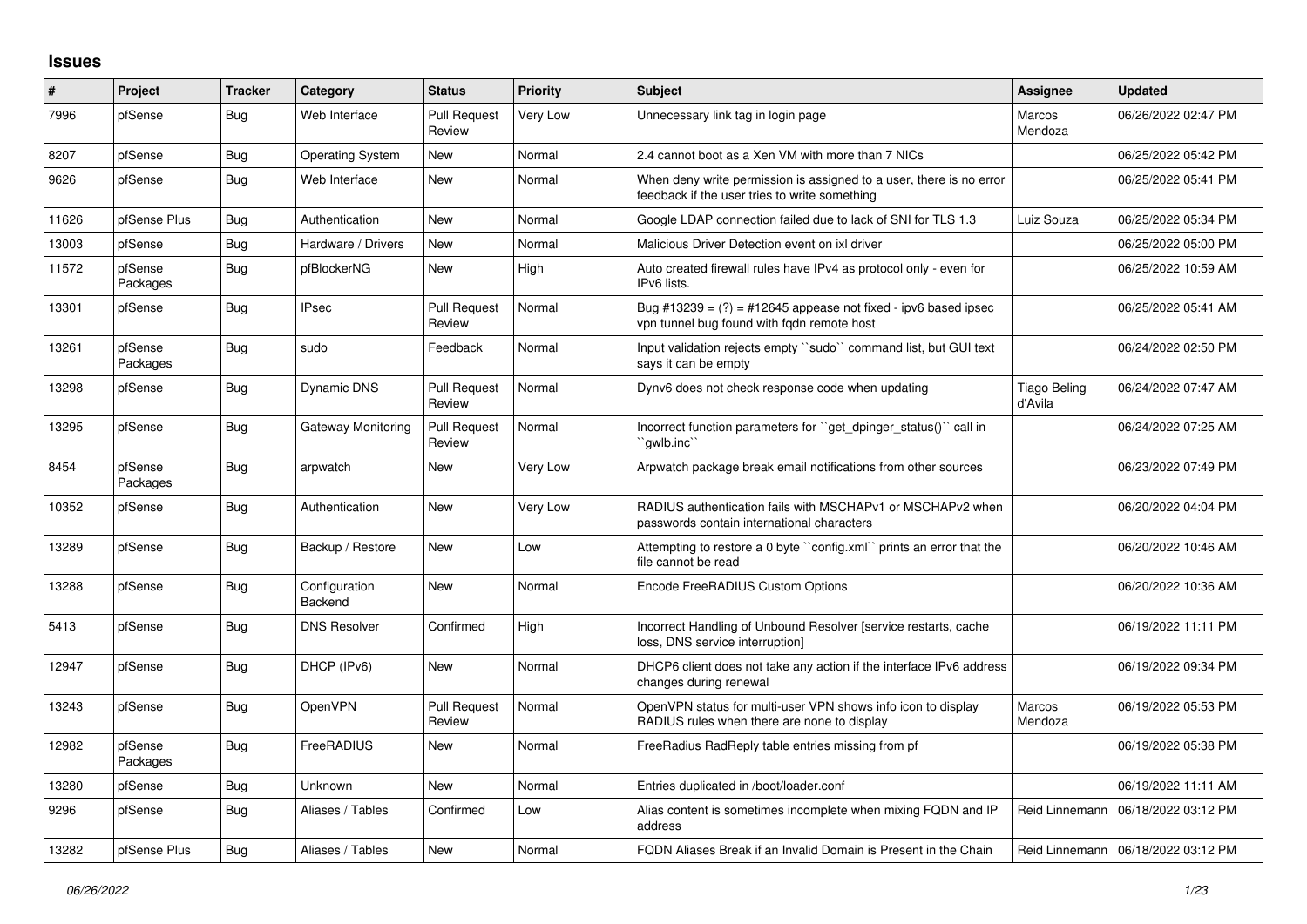| $\vert$ # | Project             | <b>Tracker</b> | Category                        | <b>Status</b>                 | <b>Priority</b> | Subject                                                                                          | <b>Assignee</b>     | <b>Updated</b>      |
|-----------|---------------------|----------------|---------------------------------|-------------------------------|-----------------|--------------------------------------------------------------------------------------------------|---------------------|---------------------|
| 13279     | pfSense             | <b>Bug</b>     | Interfaces                      | New                           | Normal          | DHCP config override affects Gateway installation.                                               |                     | 06/17/2022 07:25 AM |
| 13167     | pfSense             | <b>Bug</b>     | Dynamic DNS                     | <b>New</b>                    | Normal          | phpDynDNS: DigitalOcean ddns update fails (bad request, invalid<br>character '-' in request id)  |                     | 06/16/2022 09:30 PM |
| 13277     | pfSense             | <b>Bug</b>     | <b>IGMP Proxy</b>               | New                           | Normal          | IGMP Proxy webConfigurator Page Always Produces Error                                            |                     | 06/16/2022 07:50 PM |
| 13276     | pfSense             | <b>Bug</b>     | <b>IGMP Proxy</b>               | New                           | Normal          | IGMP Proxy Error Message for Logging Links to System Log<br>Instead of Routing Log               |                     | 06/16/2022 07:48 PM |
| 13154     | pfSense<br>Packages | Bug            | pfBlockerNG                     | Confirmed                     | Normal          | pfBlocker causing excessive CPU load                                                             |                     | 06/14/2022 01:14 PM |
| 13273     | pfSense             | <b>Bug</b>     | DHCP (IPv4)                     | New                           | Normal          | dhclient can use conflicting recorded leases                                                     |                     | 06/14/2022 11:07 AM |
| 13180     | pfSense<br>Packages | Bug            | pfBlockerNG                     | New                           | High            | High CPU Utilization with pfb_filter <sup>[</sup> since PfBlockerNG update to<br>devel 3.1.0 4   |                     | 06/14/2022 08:00 AM |
| 13272     | pfSense             | Bug            | Captive Portal                  | <b>Pull Request</b><br>Review | Very Low        | Voucher CSV output has leading space before voucher code                                         | Jim Pingle          | 06/13/2022 10:27 AM |
| 13267     | pfSense             | Bug            | OpenVPN                         | New                           | Normal          | dpinger continues to run on OpenVPN gateway after OpenVPN<br>service is stopped.                 |                     | 06/12/2022 02:49 PM |
| 13258     | pfSense             | <b>Bug</b>     | Console Menu                    | <b>Pull Request</b><br>Review | Low             | secret menu option 100                                                                           | Jim Pingle          | 06/12/2022 01:44 PM |
| 12920     | pfSense             | <b>Bug</b>     | Gateway Monitoring              | <b>Pull Request</b><br>Review | Normal          | Gateway behavior differs when the gateway does not exist in<br>config.xml                        | <b>Viktor Gurov</b> | 06/12/2022 01:27 PM |
| 13074     | pfSense Plus        | <b>Bug</b>     | Cryptographic<br><b>Modules</b> | New                           | Normal          | AES-GCM with SafeXcel on Netgate 2100 causes MBUF overload                                       |                     | 06/12/2022 11:14 AM |
| 13252     | pfSense             | Bug            | Upgrade                         | New                           | Normal          | reduce frequency of php-fpm socket connection attempts from<br>check reload status               |                     | 06/12/2022 11:11 AM |
| 13206     | pfSense Plus        | Bug            | Hardware / Drivers              | New                           | Normal          | SG-3100 LED GPIO hangs                                                                           |                     | 06/11/2022 07:01 PM |
| 13263     | pfSense             | Bug            | DHCP (IPv4)                     | <b>New</b>                    | Low             | Deleting a static DHCP entry when the related IP is not in the arp<br>table spams the log        |                     | 06/10/2022 11:18 AM |
| 13088     | pfSense             | <b>Bug</b>     | OpenVPN                         | New                           | Normal          | OpenVPN Client Overrides: properly hide/show form fields                                         | Jim Pingle          | 06/08/2022 09:15 AM |
| 13254     | pfSense             | <b>Bug</b>     | <b>DNS Resolver</b>             | New                           | Normal          | DNS resolver does not update "unbound.conf" file during link<br>down events                      |                     | 06/08/2022 07:55 AM |
| 10436     | pfSense<br>Packages | Bug            | softflowd                       | New                           | Normal          | softflowd no longer sends flow data after upgrade (v0.9.9_1 -><br>v1.0.0                         |                     | 06/07/2022 12:25 AM |
| 13253     | pfSense             | <b>Bug</b>     | DHCP (IPv6)                     | <b>New</b>                    | Normal          | 'dhcp6c'' is not restarted when applying settings when multiple<br>WANs are configured for DHCP6 |                     | 06/06/2022 02:58 PM |
| 12878     | pfSense             | <b>Bug</b>     | <b>Traffic Shaper</b><br>(ALTQ) | Incomplete                    | Normal          | Traffic shaping by interface, route queue bandwidth inbound, out by<br>a large factor.           |                     | 06/06/2022 07:03 AM |
| 13249     | pfSense             | <b>Bug</b>     | Console Menu                    | New                           | Normal          | Running playback comands multiple times results in PHP error                                     |                     | 06/06/2022 07:02 AM |
| 13247     | pfSense<br>Packages | Bug            | open-vm-tools                   | New                           | Low             | Open-VM-Tools service actions do not work                                                        |                     | 06/05/2022 07:09 PM |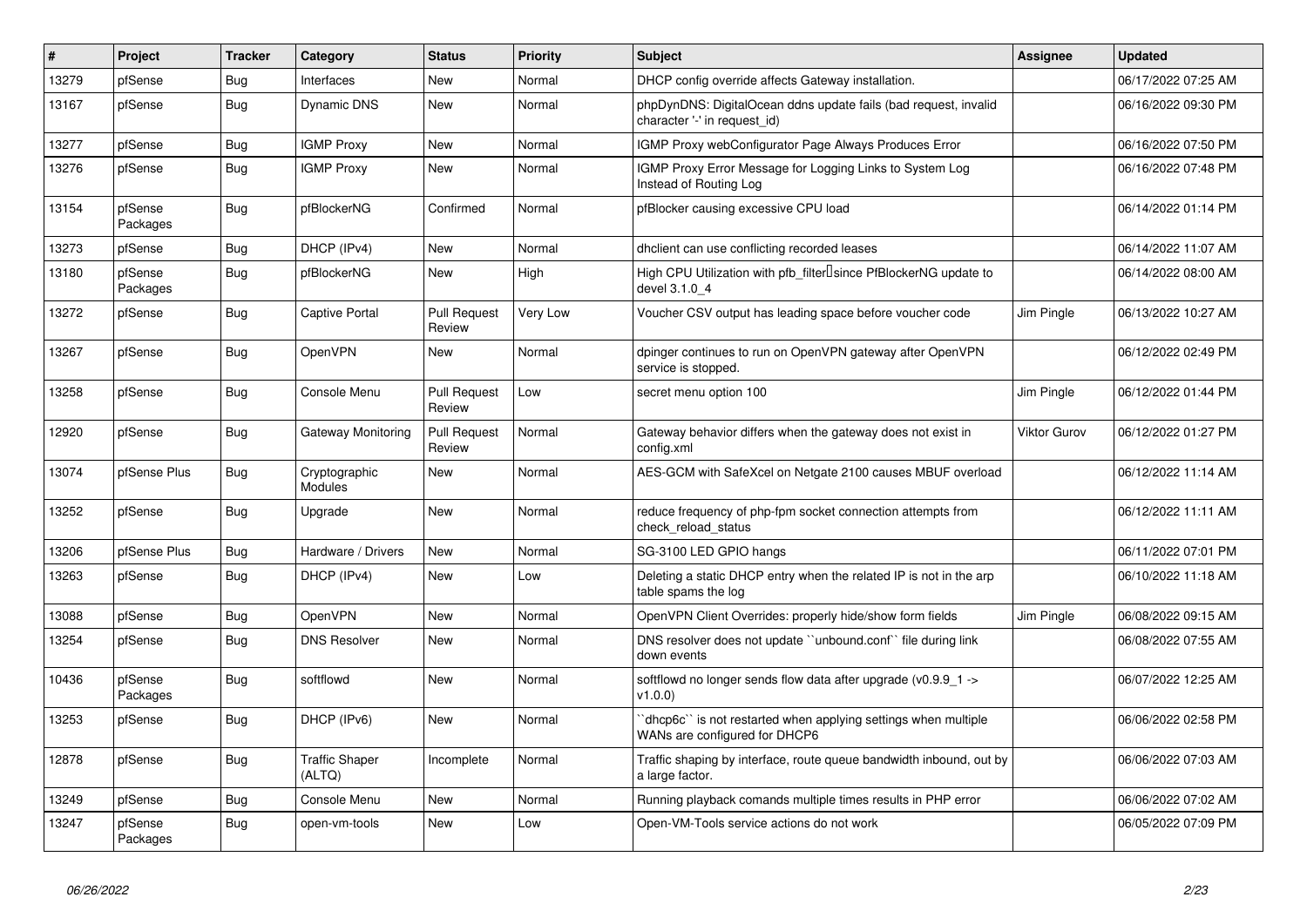| $\pmb{\#}$ | Project             | <b>Tracker</b> | Category            | <b>Status</b>                 | <b>Priority</b> | <b>Subject</b>                                                                                               | Assignee            | <b>Updated</b>      |
|------------|---------------------|----------------|---------------------|-------------------------------|-----------------|--------------------------------------------------------------------------------------------------------------|---------------------|---------------------|
| 12974      | pfSense Plus        | Bug            | Installer           | New                           | Normal          | Typing anything into 1100/2100 recovery installer causes process<br>to stop                                  |                     | 06/05/2022 04:10 PM |
| 13076      | pfSense             | Bug            | Gateway Monitoring  | New                           | Normal          | Marking a gateway as down does not affect IPsec entries using<br>gateway groups                              |                     | 06/03/2022 10:32 AM |
| 12612      | pfSense             | Bug            | <b>DNS Resolver</b> | New                           | Normal          | DNS Resolver is restarted during every "rc.newwanip" event                                                   |                     | 06/03/2022 07:13 AM |
| 13240      | pfSense             | Bug            | Rules / NAT         | New                           | Normal          | Dynamic NPt entry UI has a couple quirks                                                                     |                     | 06/02/2022 09:32 PM |
| 12095      | pfSense             | Bug            | Authentication      | New                           | Normal          | Memory leak in pcscd                                                                                         |                     | 06/01/2022 01:01 PM |
| 13237      | pfSense             | <b>Bug</b>     | DHCP (IPv6)         | New                           | Normal          | dhcp6c script cannot be executed safely                                                                      |                     | 06/01/2022 11:20 AM |
| 12811      | pfSense             | Bug            | Gateway Monitoring  | New                           | Normal          | Services are not restarted when PPP interfaces connect                                                       | Jim Pingle          | 05/31/2022 05:34 PM |
| 13215      | pfSense             | <b>Bug</b>     | Captive Portal      | Assigned                      | Normal          | Allowed MAC/IP/Hostname traffic counts for authorized users                                                  | Reid Linnemann      | 05/31/2022 05:31 PM |
| 13233      | pfSense Plus        | <b>Bug</b>     | OpenVPN             | Feedback                      | Normal          | OpenVPN DCO connection fails with Auth Digest Algorithm set to<br><b>SHA512</b>                              |                     | 05/31/2022 03:39 PM |
| 13093      | pfSense             | <b>Bug</b>     | Authentication      | In Progress                   | Normal          | LDAP authentication fails with extended query and RFC2307 group<br>lookups enabled                           | Chris Linstruth     | 05/31/2022 07:20 AM |
| 13226      | pfSense             | Bug            | Captive Portal      | Confirmed                     | Normal          | Captive Portal doesn't disconnect established OpenVPN link                                                   | Reid Linnemann      | 05/30/2022 10:38 AM |
| 12877      | pfSense             | Bug            | Dynamic DNS         | Feedback                      | Normal          | Cloudflare DynDNS fails to update more than two addresses                                                    |                     | 05/29/2022 06:56 PM |
| 12875      | pfSense             | <b>Bug</b>     | Package System      | New                           | Normal          | Import zabbix-agent6 and zabbix-proxy6 from FreeBSD Ports                                                    |                     | 05/28/2022 06:50 PM |
| 13228      | pfSense             | Bug            | Interfaces          | <b>New</b>                    | Normal          | Recovering interface gateway may not be added back into gateway<br>groups and rules when expected            | Jim Pingle          | 05/28/2022 01:14 PM |
| 13225      | pfSense             | <b>Bug</b>     | Interfaces          | New                           | Normal          | Bridges with QinQ interfaces not properly set up at boot                                                     | Viktor Gurov        | 05/27/2022 08:19 AM |
| 13218      | pfSense             | Bug            | Interfaces          | <b>Pull Request</b><br>Review | Normal          | GIF-based interface MTU is assigned to parent interface on boot<br>when parent interface is a LAGG           | <b>Viktor Gurov</b> | 05/27/2022 05:25 AM |
| 13224      | pfSense             | <b>Bug</b>     | Notifications       | New                           | Normal          | Email notification flood when UPS (NUT) and WAN send<br>notifications                                        |                     | 05/27/2022 01:58 AM |
| 13222      | pfSense             | <b>Bug</b>     | UPnP/NAT-PMP        | <b>New</b>                    | Normal          | CARP IP does not listen for NAT-PMP packets                                                                  |                     | 05/26/2022 02:28 PM |
| 13217      | pfSense             | <b>Bug</b>     | DHCP (IPv4)         | New                           | Normal          | dholient using default pid file location which does not exist                                                | <b>Viktor Gurov</b> | 05/26/2022 08:09 AM |
| 13214      | pfSense<br>Packages | Bug            | node_exporter       | <b>Pull Request</b><br>Review | Normal-package  | AttributeError: 'NoneType' object has no attribute 'text'                                                    | lan Grindley        | 05/25/2022 08:20 AM |
| 13209      | pfSense<br>Packages | <b>Bug</b>     | pfBlockerNG         | New                           | Low             | Parsing Filter log by pfBlockerNG creates IP Block log with<br>Source/Destination mixed up or wrong Direcion | <b>Viktor Gurov</b> | 05/25/2022 03:50 AM |
| 13014      | pfSense             | <b>Bug</b>     | <b>IPsec</b>        | New                           | Normal          | Charon.vici can get in a bad state                                                                           | Mateusz Guzik       | 05/24/2022 05:05 PM |
| 12796      | pfSense             | <b>Bug</b>     | Upgrade             | Confirmed                     | Normal          | 2.5.2 -> 2.6.0 upgrade segfaults if certain packages are installed.                                          |                     | 05/24/2022 07:43 AM |
| 13202      | pfSense<br>Packages | Bug            | pfBlockerNG         | <b>New</b>                    | Normal          | Missing Protocols on IP Feed Groups Advanced Inbound/Outbound<br><b>Firewall Rule settings</b>               |                     | 05/23/2022 08:58 AM |
| 13194      | pfSense<br>Packages | <b>Bug</b>     | pfBlockerNG         | <b>New</b>                    | Normal          | Remove dead Malc0de feed                                                                                     |                     | 05/23/2022 05:16 AM |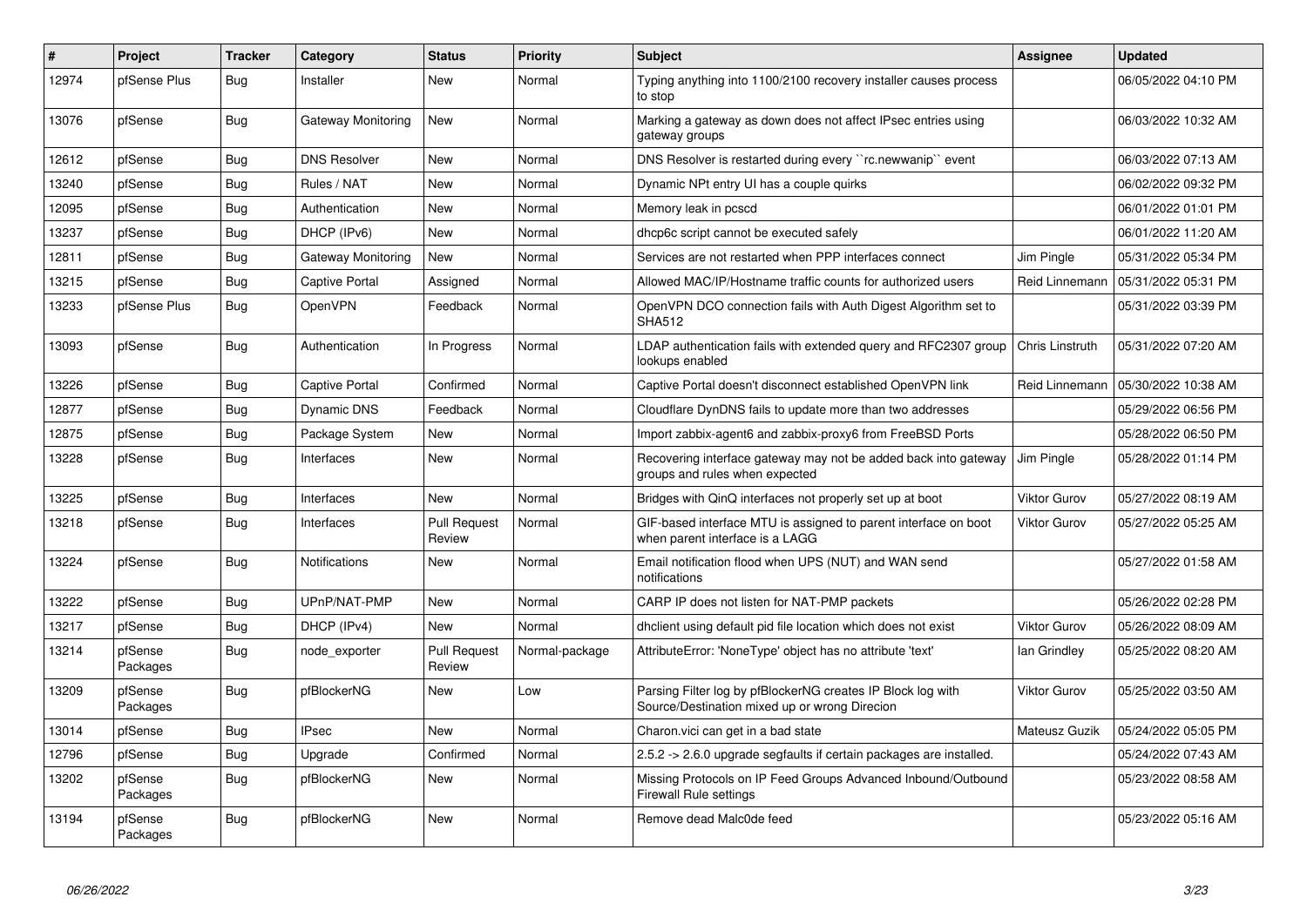| ∦     | Project             | <b>Tracker</b> | Category                            | <b>Status</b>                 | <b>Priority</b> | <b>Subject</b>                                                                                                   | <b>Assignee</b>       | <b>Updated</b>      |
|-------|---------------------|----------------|-------------------------------------|-------------------------------|-----------------|------------------------------------------------------------------------------------------------------------------|-----------------------|---------------------|
| 11539 | pfSense             | Bug            | IPsec                               | Feedback                      | Normal          | Mobile IPsec "split include" value of 0.0.0.0/0 causes some clients<br>to fail                                   | Jim Pingle            | 05/23/2022 12:33 AM |
| 4451  | pfSense             | Bug            | DHCP (IPv4)                         | New                           | Low             | Status DHCP Leases shows double entries for static entries without<br>IP address                                 | <b>Phillip Davis</b>  | 05/21/2022 04:55 PM |
| 13102 | pfSense             | <b>Bug</b>     | <b>IPsec</b>                        | <b>New</b>                    | Normal          | Deleting an IPSec tunnel doesn't destroy the SA (SADs/SPDs),<br>causes crash in status_ipsec.php                 | <b>Viktor Gurov</b>   | 05/20/2022 01:07 PM |
| 12737 | pfSense             | Bug            | Certificates                        | <b>New</b>                    | Normal          | CApath is not defined by default in curl                                                                         |                       | 05/17/2022 02:30 PM |
| 12632 | pfSense             | <b>Bug</b>     | Gateways                            | <b>New</b>                    | High            | Assigning a /30 WAN IP address at the console does not save the<br>gateway correctly                             |                       | 05/17/2022 02:28 PM |
| 11877 | pfSense             | Bug            | Web Interface                       | <b>Pull Request</b><br>Review | Very Low        | Labels and description dissapear in firewall schedule edit.php                                                   | <b>Viktor Gurov</b>   | 05/17/2022 02:22 PM |
| 12225 | pfSense             | Bug            | Authentication                      | <b>Pull Request</b><br>Review | Normal          | Group membership field is not needed for remote groups                                                           | <b>Viktor Gurov</b>   | 05/17/2022 02:21 PM |
| 12385 | pfSense             | Bug            | Virtual IP Addresses                | <b>Pull Request</b><br>Review | Normal          | deleteVIP() does not check 1:1 NAT and Outbound NAT rules                                                        | Viktor Gurov          | 05/17/2022 02:21 PM |
| 12464 | pfSense             | <b>Bug</b>     | Logging                             | <b>Pull Request</b><br>Review | Normal          | Syslog Auth messages are sent as Emergency Level                                                                 |                       | 05/17/2022 02:20 PM |
| 12673 | pfSense             | Bug            | Dashboard                           | <b>Pull Request</b><br>Review | Normal          | Firewall Logs Widget fails to update at intervals below 5 seconds.                                               | <b>Viktor Gurov</b>   | 05/17/2022 02:20 PM |
| 12757 | pfSense             | <b>Bug</b>     | Diagnostics                         | <b>Pull Request</b><br>Review | Very Low        | Clean up /etc/inc/filter.inc use of pfctl -F                                                                     |                       | 05/17/2022 02:18 PM |
| 9123  | pfSense             | <b>Bug</b>     | Interfaces                          | Feedback                      | Very High       | Adding/configuring vlan on ixl-devices causes aq_add_macvlan err<br>-53, ag error 14                             | Luiz Souza            | 05/16/2022 07:57 AM |
| 9295  | pfSense             | <b>Bug</b>     | <b>PPPoE Server</b>                 | New                           | Very High       | IPv6 PD does not work with PPPOE (Server & Client)                                                               |                       | 05/15/2022 10:53 AM |
| 13115 | pfSense<br>Packages | <b>Bug</b>     | WireGuard                           | Feedback                      | Normal          | WireGuard panic due to KBI changes in "ludp_tun_func_t()"                                                        | Christian<br>McDonald | 05/15/2022 10:47 AM |
| 13158 | pfSense             | <b>Bug</b>     | Web Interface                       | New                           | Normal          | Input validation error when applying limiter changes                                                             |                       | 05/14/2022 05:32 PM |
| 9024  | pfSense             | <b>Bug</b>     | <b>Traffic Shaper</b><br>(Limiters) | Feedback                      | Normal          | Ping packet loss under load when using limiters                                                                  |                       | 05/12/2022 11:55 AM |
| 12960 | pfSense             | <b>Bug</b>     | Installer                           | <b>New</b>                    | Normal          | VGA installer image defaults to serial console, serial console is<br>default in GUI settings                     |                       | 05/10/2022 03:19 PM |
| 12079 | pfSense             | Bug            | <b>IGMP Proxy</b>                   | New                           | Normal          | IGMPProxy: kernel panic, Sleeping thread owns a non-sleepable<br>lock                                            | Mateusz Guzik         | 05/10/2022 03:14 PM |
| 11296 | pfSense             | <b>Bug</b>     | Routing                             | New                           | Normal          | Static route targets may still reachable via default route when the<br>gateway they should route through is down | Viktor Gurov          | 05/10/2022 03:12 PM |
| 11091 | pfSense             | <b>Bug</b>     | Interfaces                          | New                           | Normal          | Interfaces set as disabled in the configuration have an UP status in<br>the operating system at boot             | Viktor Gurov          | 05/10/2022 03:12 PM |
| 9887  | pfSense             | <b>Bug</b>     | Rules / NAT                         | New                           | Low             | Rule separator positions change when deleting multiple rules                                                     |                       | 05/10/2022 03:11 PM |
| 3132  | pfSense             | Bug            | Gateway Monitoring                  | In Progress                   | Normal          | Gateway events for IPv6 affect IPv4 services and vice versa                                                      | Viktor Gurov          | 05/10/2022 03:10 PM |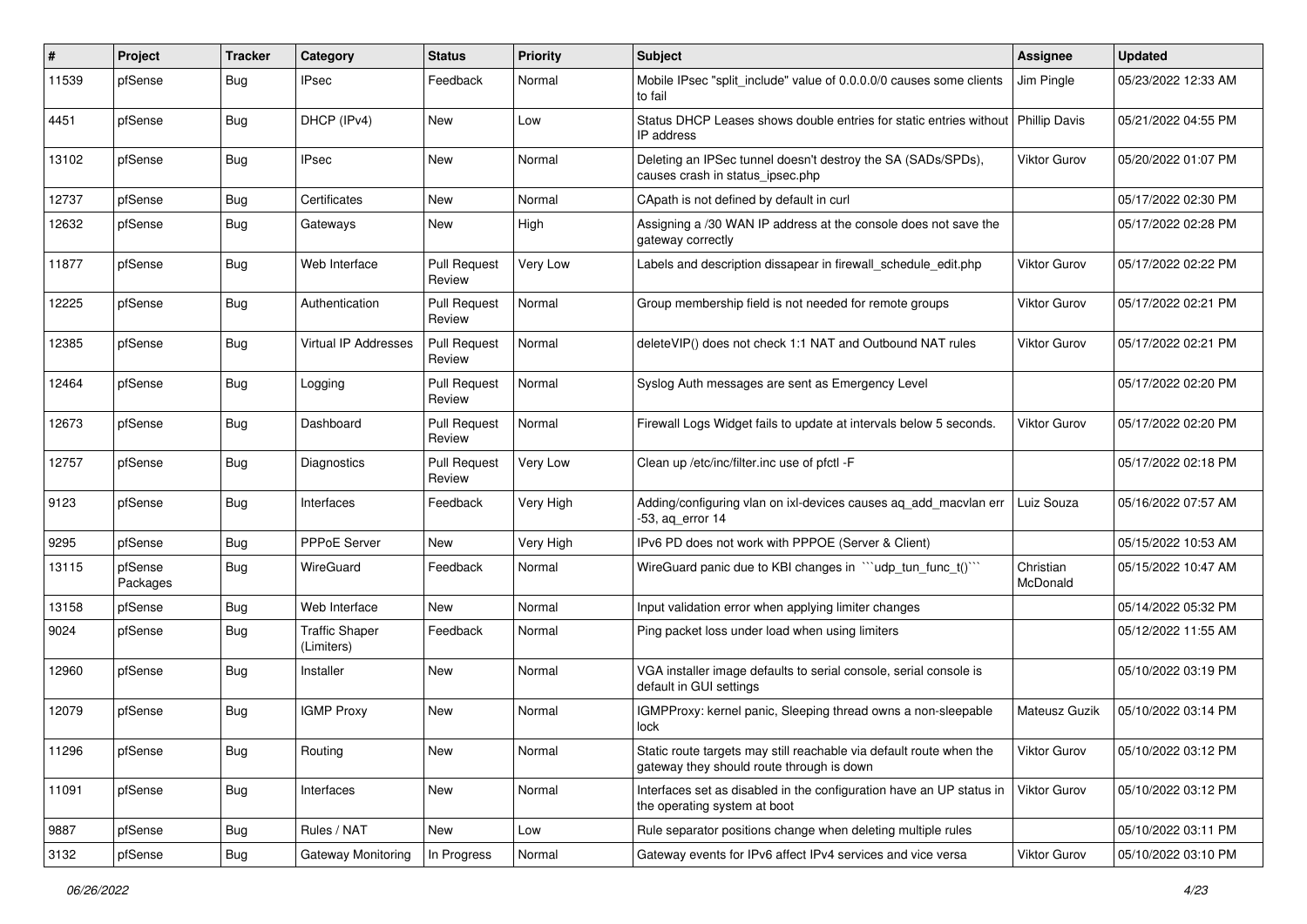| $\vert$ # | Project             | <b>Tracker</b> | Category            | <b>Status</b> | Priority | <b>Subject</b>                                                                                                                          | <b>Assignee</b>     | <b>Updated</b>      |
|-----------|---------------------|----------------|---------------------|---------------|----------|-----------------------------------------------------------------------------------------------------------------------------------------|---------------------|---------------------|
| 13144     | pfSense             | Bug            | Rules / NAT         | New           | Very Low | Firewall rule entries can get out of sync when entries are deleted<br>while other administrators are editing entries simultaneously     |                     | 05/10/2022 07:26 AM |
| 13141     | pfSense<br>Packages | Bug            | squidguard          | New           | Normal   | wrong page squidguard block                                                                                                             |                     | 05/09/2022 05:33 PM |
| 13053     | pfSense<br>Packages | <b>Bug</b>     | <b>ACME</b>         | <b>New</b>    | Normal   | LoopiaAPI error handling                                                                                                                |                     | 05/05/2022 10:58 AM |
| 13128     | pfSense<br>Packages | <b>Bug</b>     | Zabbix              | New           | Normal   | Zabbix Agent 6: HA Server Setup                                                                                                         |                     | 05/05/2022 01:55 AM |
| 13114     | pfSense<br>Packages | <b>Bug</b>     | <b>BIND</b>         | Feedback      | Normal   | BIND calls rndc in rc_stop when named is not running                                                                                    | <b>Stuart Wyatt</b> | 05/04/2022 12:41 PM |
| 13110     | pfSense             | Bug            | CARP                | <b>New</b>    | Very Low | changing CARP VIP address does not update outbound NAT<br>interface IP                                                                  |                     | 05/03/2022 02:52 PM |
| 12747     | pfSense             | <b>Bug</b>     | Logging             | New           | Normal   | System log is filled by sshguard                                                                                                        |                     | 05/03/2022 03:08 AM |
| 1819      | pfSense             | <b>Bug</b>     | <b>DNS Resolver</b> | New           | Normal   | DNS Resolver Not Registering DHCP Server Specified Domain<br>Name                                                                       | Luiz Souza          | 04/28/2022 01:53 PM |
| 13098     | pfSense<br>Packages | <b>Bug</b>     | haproxy             | Feedback      | Low      | HAProxy Virtual IP broken link under Frontend setup                                                                                     |                     | 04/27/2022 08:35 AM |
| 11693     | pfSense<br>Packages | Bug            | <b>FRR</b>          | Feedback      | Normal   | IPv6 static routing fails                                                                                                               | <b>Viktor Gurov</b> | 04/26/2022 08:50 AM |
| 12335     | pfSense             | <b>Bug</b>     | <b>IPsec</b>        | <b>New</b>    | Normal   | <b>IPsec DNS inefficiency</b>                                                                                                           | Jim Pingle          | 04/26/2022 07:50 AM |
| 4500      | pfSense             | <b>Bug</b>     | UPnP/NAT-PMP        | Confirmed     | Normal   | Some miniupnp port mappings are not displayed in the Status page                                                                        |                     | 04/25/2022 12:49 PM |
| 13095     | pfSense<br>Packages | Bug            | Snort               | Feedback      | Normal   | Snort VRT change in Shared Object Rules path name results in<br>failure to extract and update Snort Shared Object Rules when<br>enabled | <b>Bill Meeks</b>   | 04/25/2022 12:22 PM |
| 13090     | pfSense             | <b>Bug</b>     | OpenVPN             | <b>New</b>    | Normal   | OpenVPN: do not use legacy deprecated netbios settings                                                                                  | Jim Pingle          | 04/22/2022 11:19 AM |
| 13089     | pfSense             | Bug            | OpenVPN             | New           | Normal   | OpenVPN: fix some netbios options were preserved even if teh<br>Netbios option was unchecked                                            | Jim Pingle          | 04/22/2022 11:06 AM |
| 13087     | pfSense             | Bug            | OpenVPN             | New           | Normal   | OpenVPN Server: hide WINS servers list when netbios option is<br>unchecked while WINS servers is checked                                |                     | 04/22/2022 10:29 AM |
| 10450     | pfSense<br>Packages | <b>Bug</b>     | Squid               | Feedback      | Normal   | Squid reverse proxy switching peers                                                                                                     | <b>Viktor Gurov</b> | 04/22/2022 02:21 AM |
| 10572     | pfSense<br>Packages | <b>Bug</b>     | Squid               | Feedback      | Normal   | STARTTLS option is ignored                                                                                                              | <b>Viktor Gurov</b> | 04/22/2022 02:20 AM |
| 12330     | pfSense<br>Packages | <b>Bug</b>     | pfBlockerNG         | Feedback      | Normal   | pfBlockerNG devel creating invalid NAT rules on boot                                                                                    |                     | 04/21/2022 12:40 PM |
| 12114     | pfSense<br>Packages | Bug            | syslog-ng           | Feedback      | Normal   | syslog-ng only binds to the last specified interface                                                                                    |                     | 04/21/2022 12:40 PM |
| 12073     | pfSense<br>Packages | <b>Bug</b>     | <b>NET-SNMP</b>     | Feedback      | Normal   | netsnmptrapd.conf syntax is wrong                                                                                                       |                     | 04/21/2022 12:40 PM |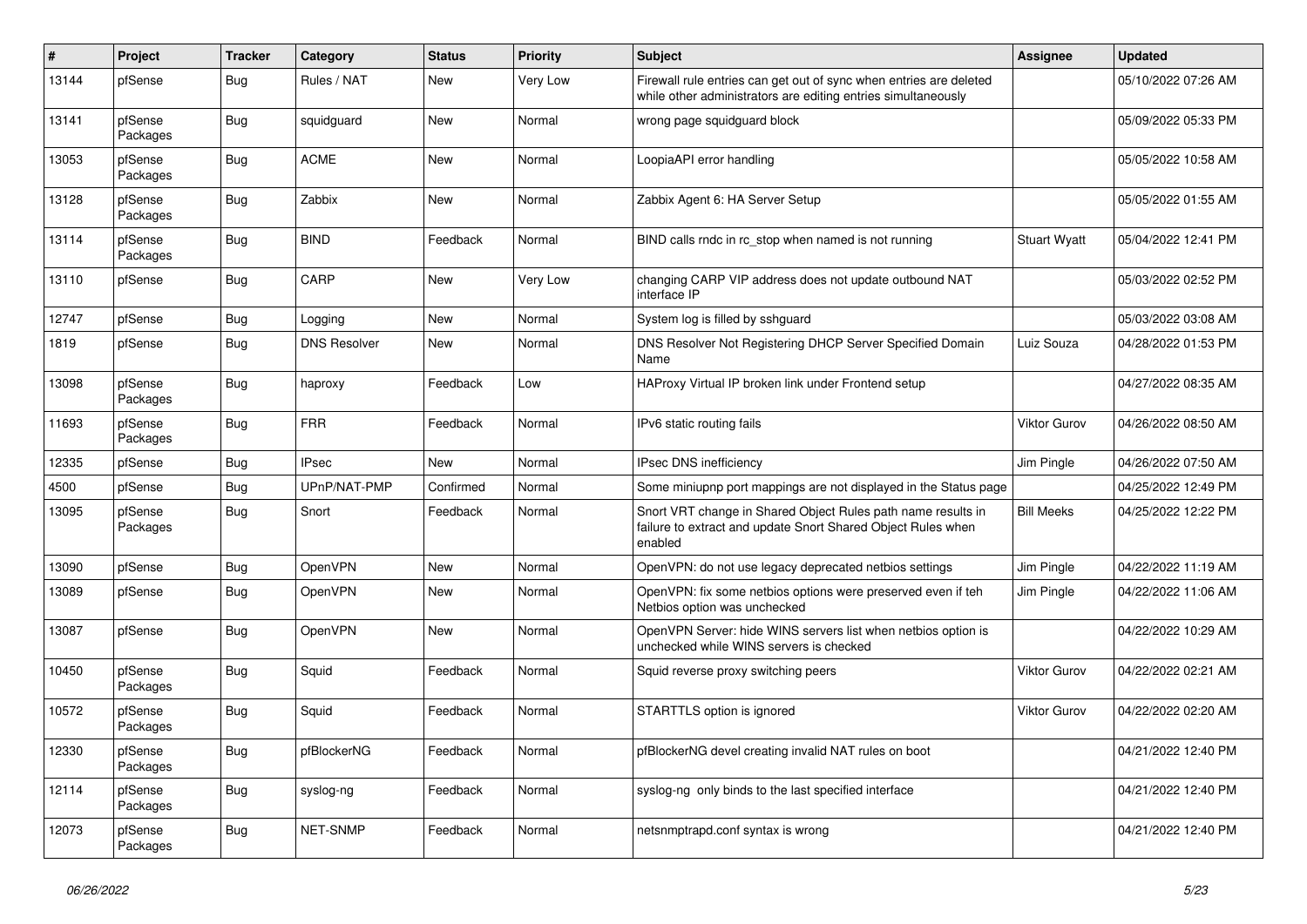| $\pmb{\#}$ | Project             | <b>Tracker</b> | Category                     | <b>Status</b> | <b>Priority</b> | Subject                                                                                         | <b>Assignee</b> | <b>Updated</b>      |
|------------|---------------------|----------------|------------------------------|---------------|-----------------|-------------------------------------------------------------------------------------------------|-----------------|---------------------|
| 11434      | pfSense<br>Packages | Bug            | squidguard                   | Feedback      | Normal          | SquidGuard over 1.16.18 11                                                                      |                 | 04/21/2022 12:40 PM |
| 11185      | pfSense<br>Packages | Bug            | ntop                         | Feedback      | Normal          | Redis service stopping before NtopNg                                                            |                 | 04/21/2022 12:40 PM |
| 10936      | pfSense<br>Packages | <b>Bug</b>     | haproxy                      | Feedback      | Normal          | both haproxy/haproxy-devel non-existent option lb-agent-chk                                     |                 | 04/21/2022 12:40 PM |
| 10692      | pfSense<br>Packages | Bug            | <b>PIMD</b>                  | Feedback      | Normal          | PIMD starts twice at boot                                                                       |                 | 04/21/2022 12:40 PM |
| 10445      | pfSense<br>Packages | Bug            | <b>BIND</b>                  | Feedback      | Normal          | BIND crashed when added RPZ. rpz is not a master or slave zone.                                 |                 | 04/21/2022 12:40 PM |
| 10393      | pfSense<br>Packages | Bug            | syslog-ng                    | Feedback      | Normal          | Syslog-ng TLS support is broken                                                                 |                 | 04/21/2022 12:40 PM |
| 10330      | pfSense<br>Packages | Bug            | <b>BIND</b>                  | Feedback      | Normal          | BIND zone configuration displays wrong DS resource record with<br>inline DNSSEC signing enabled |                 | 04/21/2022 12:40 PM |
| 7797       | pfSense<br>Packages | Bug            | Squid                        | Feedback      | Normal          | Squid Reverse Proxy alternating between destinations                                            |                 | 04/21/2022 12:40 PM |
| 7039       | pfSense<br>Packages | Bug            | haproxy                      | Feedback      | Normal          | HAProxy backend configuration does not handle intermediate CAs<br>properly                      |                 | 04/21/2022 12:40 PM |
| 10690      | pfSense             | Bug            | Installer                    | New           | Low             | Not possible to make UFS install on ZFS formatted drive                                         |                 | 04/21/2022 12:39 PM |
| 11970      | pfSense<br>Packages | Bug            | Coreboot                     | New           | Normal          | Netgate Firmware Upgrade Doesn't Work on XG-2758                                                |                 | 04/21/2022 12:39 PM |
| 11398      | pfSense<br>Packages | <b>Bug</b>     | pfBlockerNG                  | New           | Normal          | pfBlocker upgrade hangs forever                                                                 |                 | 04/21/2022 12:39 PM |
| 10544      | pfSense             | <b>Bug</b>     | User Manager /<br>Privileges | New           | Normal          | It's not possible to add a user to group operator using the gui                                 |                 | 04/21/2022 12:39 PM |
| 10530      | pfSense             | Bug            | Upgrade                      | New           | Normal          | Convert config version to be based on product version                                           |                 | 04/21/2022 12:39 PM |
| 10513      | pfSense             | Bug            | Rules / NAT                  | <b>New</b>    | Normal          | State issues with policy routing and HA failover                                                |                 | 04/21/2022 12:39 PM |
| 10502      | pfSense<br>Packages | <b>Bug</b>     | <b>Ildpd</b>                 | In Progress   | Normal          | LLDP spamming errors on Netgate XG-7100                                                         |                 | 04/21/2022 12:39 PM |
| 9384       | pfSense             | Bug            | Interfaces                   | Confirmed     | Normal          | devd putting "\$" before variable contents when using single quotes                             |                 | 04/21/2022 12:39 PM |
| 8313       | pfSense             | Bug            | Notifications                | New           | Normal          | STARTTLS auto detection not working                                                             |                 | 04/21/2022 12:39 PM |
| 8264       | pfSense<br>Packages | Bug            | FreeRADIUS                   | New           | Normal          | Radiusd restart on WAN change results in freeradius not running<br>(and possible solution)      |                 | 04/21/2022 12:39 PM |
| 9136       | pfSense             | <b>Bug</b>     | DHCP (IPv6)                  | New           | High            | IPv6 Tracking Interfaces Lose IPv6 Address in Certain Cases                                     |                 | 04/21/2022 12:39 PM |
| 7138       | pfSense             | <b>Bug</b>     | DHCP (IPv6)                  | Assigned      | Normal          | Pfsense wide dhcpv6 client doesn't recognise ifid statement                                     |                 | 04/21/2022 12:39 PM |
| 6823       | pfSense             | <b>Bug</b>     | Interfaces                   | New           | Normal          | No connectivity after changing link state to UP                                                 |                 | 04/21/2022 12:39 PM |
| 6186       | pfSense             | <b>Bug</b>     | Services                     | New           | Normal          | race conditions in service startup                                                              |                 | 04/21/2022 12:39 PM |
| 5786       | pfSense             | Bug            | Web Interface                | New           | Normal          | Check WebConfigurator port for conflicts                                                        |                 | 04/21/2022 12:39 PM |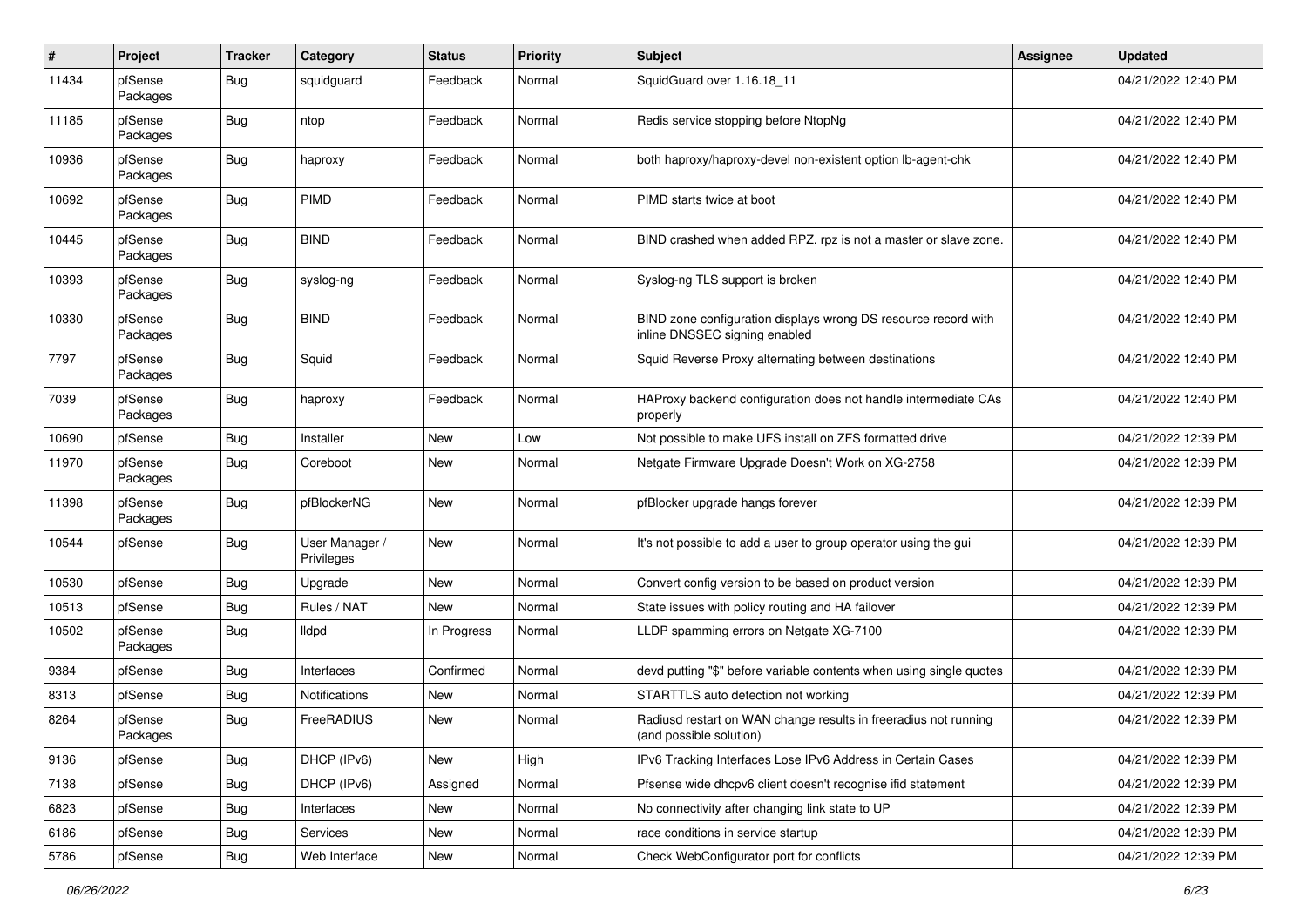| $\vert$ # | Project             | <b>Tracker</b> | Category                        | <b>Status</b> | <b>Priority</b> | <b>Subject</b>                                                                                                                      | Assignee              | <b>Updated</b>      |
|-----------|---------------------|----------------|---------------------------------|---------------|-----------------|-------------------------------------------------------------------------------------------------------------------------------------|-----------------------|---------------------|
| 4154      | pfSense             | <b>Bug</b>     | User Manager /<br>Privileges    | Confirmed     | Normal          | RADIUS authentication not working over IPv6                                                                                         |                       | 04/21/2022 12:39 PM |
| 10426     | pfSense<br>Packages | <b>Bug</b>     | Filer                           | Feedback      | Normal          | Filer must validate that File name is uniq                                                                                          |                       | 04/20/2022 11:02 AM |
| 13073     | pfSense<br>Packages | Bug            | Squid                           | New           | Normal          | ClamAV - clamd dies with high CPU load and thus the C-ICAP of<br>squid-reverse proxy causes http:500 errors                         |                       | 04/19/2022 05:38 AM |
| 13068     | pfSense             | <b>Bug</b>     | Aliases / Tables                | New           | Normal          | Error loading rules when URL Table IPs content is empty                                                                             |                       | 04/17/2022 09:07 PM |
| 13067     | pfSense             | Bug            | <b>FilterDNS</b>                | New           | Normal          | filterdns resolve interval is twice the intended value                                                                              |                       | 04/17/2022 07:45 PM |
| 12338     | pfSense<br>Packages | Bug            | <b>RRD Summary</b>              | New           | Normal          | RRD Summary does not report data on 3100                                                                                            |                       | 04/15/2022 02:54 PM |
| 13051     | pfSense             | <b>Bug</b>     | <b>Traffic Shaper</b><br>(ALTQ) | New           | Normal          | Firewall traffic shaper by interface selection unknow                                                                               |                       | 04/12/2022 07:03 AM |
| 12916     | pfSense<br>Packages | <b>Bug</b>     | pfBlockerNG                     | <b>New</b>    | Normal          | pfBlockerNG-devel cron job does not trigger xmlrpc sync                                                                             | <b>Viktor Gurov</b>   | 04/11/2022 12:55 PM |
| 13046     | pfSense             | Bug            | Rules / NAT                     | New           | Normal          | Floating rule applied to IPv6 interface with a SLAAC DHCPv6<br>gateway reports error on boot                                        |                       | 04/11/2022 09:50 AM |
| 13045     | pfSense<br>Packages | <b>Bug</b>     | WireGuard                       | New           | Normal          | Firewall floating rules ignore WireGuard traffic                                                                                    |                       | 04/11/2022 09:40 AM |
| 13043     | pfSense<br>Packages | <b>Bug</b>     | WireGuard                       | <b>New</b>    | Normal          | OSPF over Wireguard interface doesn't populate neighbors after<br>reboot                                                            |                       | 04/11/2022 09:22 AM |
| 12924     | pfSense<br>Packages | Bug            | WireGuard                       | New           | Normal          | DNS Resolver WireGuard ACL Inconsistency                                                                                            | Christian<br>McDonald | 04/10/2022 10:36 AM |
| 12950     | pfSense             | Bug            | Routing                         | <b>New</b>    | Normal          | OpenVPN as default gateway does not get set at boot time                                                                            |                       | 04/09/2022 05:46 PM |
| 13022     | pfSense<br>Packages | <b>Bug</b>     | haproxy                         | Feedback      | Normal          | HAProxy - Sub Frontends ignore Client verification CA certificates                                                                  |                       | 04/06/2022 12:55 PM |
| 13034     | pfSense<br>Packages | <b>Bug</b>     | Zabbix                          | Feedback      | Normal          | Zabbix6 Agent and Proxy fail to set the PSK from the web GUI in its<br>conf files                                                   | <b>Viktor Gurov</b>   | 04/06/2022 11:59 AM |
| 12956     | pfSense<br>Packages | <b>Bug</b>     | Suricata                        | Confirmed     | Normal          | suricata fails to use pcre in SID management (e.g. dropsid.conf)                                                                    |                       | 04/05/2022 12:52 PM |
| 11343     | pfSense<br>Packages | Bug            | <b>BIND</b>                     | Feedback      | Low             | Invalid link to pfSense-pkg-bind changelog                                                                                          | <b>Viktor Gurov</b>   | 04/05/2022 08:12 AM |
| 10900     | pfSense<br>Packages | <b>Bug</b>     | Backup                          | Feedback      | Normal          | /packages/backup/backup.php?a=download&t=backup HTTP<br>504, or Sends PHP Error Message as ASCII/Text file Named<br>pfsense.bak.tgz |                       | 04/05/2022 01:51 AM |
| 12774     | pfSense             | Bug            | Backup / Restore                | New           | Normal          | Picture widget image is not saved in backup                                                                                         |                       | 04/04/2022 04:48 AM |
| 13018     | pfSense<br>Packages | Bug            | pfBlockerNG                     | New           | Normal          | TLD and DNSBL Safesearch DOH conflict disables TLD block<br>when conflicting DOH FQDN is deselected or whitelisted                  |                       | 04/01/2022 05:59 PM |
| 13000     | pfSense             | <b>Bug</b>     | <b>IPsec</b>                    | New           | Low             | IPsec AES-GCM encryption algorithm "Key Length" field should be<br>labeled "ICV Length"                                             |                       | 03/30/2022 07:40 AM |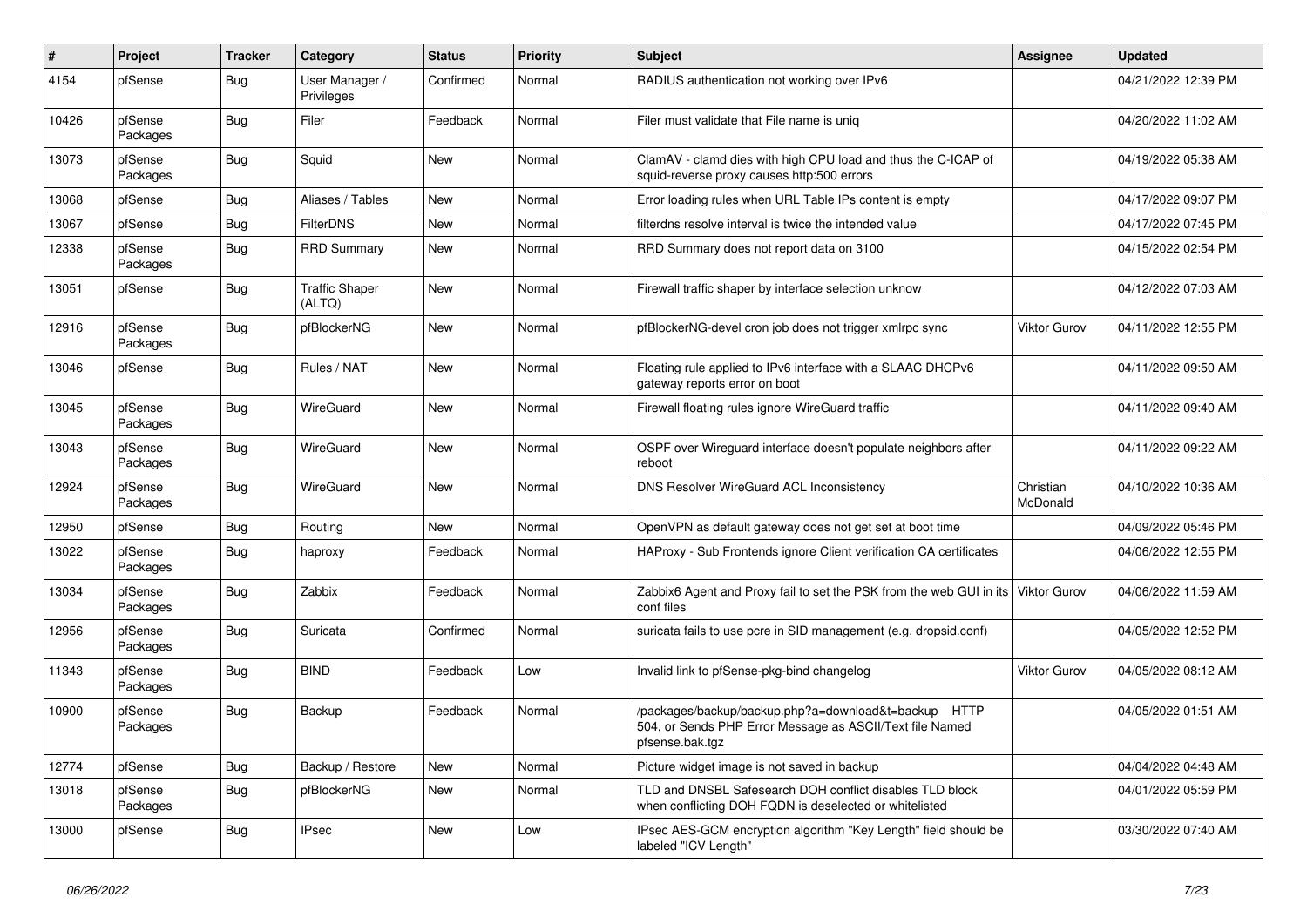| $\#$  | Project             | <b>Tracker</b> | Category                                        | <b>Status</b>                 | <b>Priority</b> | <b>Subject</b>                                                                                        | <b>Assignee</b>     | <b>Updated</b>      |
|-------|---------------------|----------------|-------------------------------------------------|-------------------------------|-----------------|-------------------------------------------------------------------------------------------------------|---------------------|---------------------|
| 12959 | pfSense             | Bug            | DHCP (IPv4)                                     | Feedback                      | Normal          | dhcplease process wrongly update host file if client-hostname is<br>empty                             |                     | 03/28/2022 10:26 AM |
| 12922 | pfSense             | <b>Bug</b>     | DHCP (IPv4)                                     | New                           | Normal          | Classless static routes received on DHCP WAN can override<br>chosen default gateway                   |                     | 03/28/2022 10:08 AM |
| 12706 | pfSense<br>Packages | Bug            | pfBlockerNG                                     | Feedback                      | Normal          | pfBlockerNG and unbound does not work after switching /var to<br>RAM disk                             | Viktor Gurov        | 03/24/2022 10:47 AM |
| 12979 | pfSense<br>Packages | <b>Bug</b>     | Snort                                           | <b>Pull Request</b><br>Review | High            | Snort Rules Update Process Using Deprecated FreeBSD<br><b>Subdirectory Name</b>                       | <b>Bill Meeks</b>   | 03/24/2022 09:02 AM |
| 12927 | pfSense             | <b>Bug</b>     | OpenVPN                                         | New                           | Normal          | OpenVPN with OCSP enabled allows connections with revoked<br>certificates                             |                     | 03/24/2022 08:22 AM |
| 12951 | pfSense<br>Packages | Bug            | <b>FRR</b>                                      | Feedback                      | Normal          | FRR cannot remove IPv6 routes                                                                         |                     | 03/22/2022 09:24 PM |
| 12942 | pfSense             | <b>Bug</b>     | Gateways                                        | New                           | Normal          | Code to kill states for old gateway when reconnecting an interface<br>is incorrect                    | Jim Pingle          | 03/22/2022 01:25 PM |
| 12965 | pfSense<br>Packages | <b>Bug</b>     | <b>FRR</b>                                      | <b>Pull Request</b><br>Review | Normal          | FRR BFD peer configuration is handled incorrectly in some cases                                       | <b>Viktor Gurov</b> | 03/22/2022 08:04 AM |
| 12829 | pfSense             | <b>Bug</b>     | <b>Traffic Shaper</b><br>(Limiters)             | Feedback                      | Normal          | Dummynet kernel module fails to load after upgrade.                                                   |                     | 03/17/2022 09:26 AM |
| 12938 | pfSense             | <b>Bug</b>     | <b>IPv6 Router</b><br>Advertisements<br>(RADVD) | New                           | Normal          | MaxRtrAdvInterval would allow stale DNS servers to be deleted<br>faster                               |                     | 03/12/2022 09:37 AM |
| 12623 | pfSense<br>Packages | Bug            | <b>ACME</b>                                     | New                           | Normal          | acme.sh package   DNS-ISPConfig settings                                                              | Viktor Gurov        | 03/10/2022 03:42 PM |
| 12926 | pfSense             | <b>Bug</b>     | Interfaces                                      | Feedback                      | Normal          | Changing LAGG type on CARP interfaces makes VIPs go to an<br>"init" State                             |                     | 03/10/2022 10:52 AM |
| 12869 | pfSense<br>Packages | Bug            | <b>BIND</b>                                     | Feedback                      | Normal          | Bind DNS Package AAAA filtering Broken on new ZFS Installs                                            | <b>Viktor Gurov</b> | 03/09/2022 12:38 PM |
| 12907 | pfSense<br>Packages | <b>Bug</b>     | PIMD                                            | Feedback                      | Normal          | PIMD: Nonexistent interfaces should be hidden/disabled in<br>pimd.conf before bringing up the service |                     | 03/07/2022 03:51 PM |
| 12670 | pfSense<br>Packages | <b>Bug</b>     | <b>ACME</b>                                     | New                           | Normal          | ACME package writes credentials to system log                                                         | <b>Viktor Gurov</b> | 03/07/2022 10:58 AM |
| 12905 | pfSense             | <b>Bug</b>     | Web Interface                                   | New                           | Normal          | Add VLAN Re-assignment to Import Interface Mismatch Wizard                                            |                     | 03/07/2022 08:05 AM |
| 11530 | pfSense<br>Packages | <b>Bug</b>     | ntop                                            | Feedback                      | Low             | ntopng 4.2 needs to be updated to 4.3, Bug when accessing a host<br>for details                       |                     | 03/05/2022 08:35 PM |
| 12899 | pfSense<br>Packages | <b>Bug</b>     | Suricata                                        | New                           | Normal          | Suricata doesn't honor Pass List                                                                      |                     | 03/04/2022 01:22 PM |
| 12894 | pfSense Plus        | <b>Bug</b>     | Certificates                                    | New                           | Low             | duplicating freshly created certificates through refreshing                                           |                     | 03/03/2022 02:35 PM |
| 12888 | pfSense             | <b>Bug</b>     | Rules / NAT                                     | New                           | Normal          | pfSense sends un-NATed packets during OpenVPN startup                                                 |                     | 03/01/2022 03:13 PM |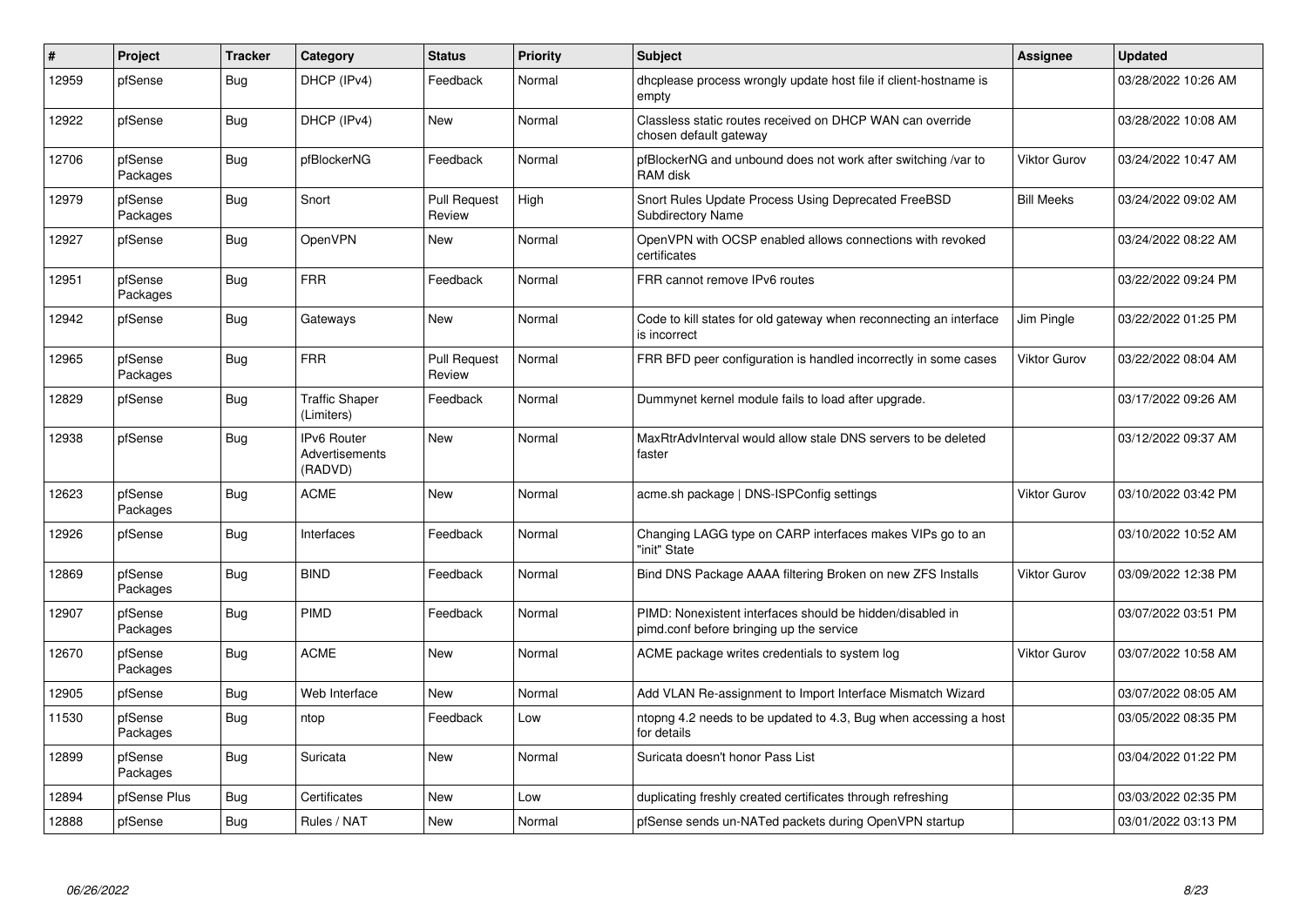| #     | Project             | <b>Tracker</b> | Category                 | <b>Status</b> | <b>Priority</b> | <b>Subject</b>                                                                                                                                                          | Assignee            | <b>Updated</b>      |
|-------|---------------------|----------------|--------------------------|---------------|-----------------|-------------------------------------------------------------------------------------------------------------------------------------------------------------------------|---------------------|---------------------|
| 12742 | pfSense<br>Packages | <b>Bug</b>     | FreeRADIUS               | Feedback      | Normal          | freeRADIUS virtual-server-default: modules dailycounter,<br>monthlycounter, noresetcounter, expire on login in authorize<br>section prevent virtual server from loading |                     | 03/01/2022 12:45 PM |
| 11778 | pfSense             | <b>Bug</b>     | OpenVPN                  | New           | Normal          | OpenVPN uses 100% CPU after experiencing packet loss                                                                                                                    |                     | 02/28/2022 07:38 AM |
| 12857 | pfSense             | <b>Bug</b>     | Gateways                 | New           | Normal          | Firewall gateway goes away when making changes to Bridge0<br>device                                                                                                     |                     | 02/27/2022 11:20 AM |
| 12259 | pfSense             | <b>Bug</b>     | <b>Operating System</b>  | New           | Normal          | Intel em NICs Suffering Performance Degradation on FreeBSD12                                                                                                            |                     | 02/25/2022 09:28 PM |
| 12849 | pfSense             | <b>Bug</b>     | <b>Operating System</b>  | New           | Normal          | pfsync kernel crash on reboot                                                                                                                                           | Mateusz Guzik       | 02/22/2022 02:02 PM |
| 12853 | pfSense             | Bug            | <b>NAT Reflection</b>    | Feedback      | High            | Network Address Translation - Pure NAT pfsense freeze after<br>reboot                                                                                                   |                     | 02/22/2022 08:40 AM |
| 12850 | pfSense             | Bug            | Routing                  | New           | Low             | Console error during boot: "route: route has not been found"                                                                                                            |                     | 02/22/2022 08:27 AM |
| 12845 | pfSense<br>Packages | Bug            | softflowd                | New           | Normal          | softflowd wrong vlan tag                                                                                                                                                |                     | 02/21/2022 10:40 AM |
| 12828 | pfSense             | <b>Bug</b>     | Wireless                 | New           | Normal          | pfSense keeps crashing (Fatal trap 12: page fault while in kernel<br>mode)                                                                                              |                     | 02/21/2022 07:55 AM |
| 12708 | pfSense             | <b>Bug</b>     | Aliases / Tables         | <b>New</b>    | Normal          | alias with non resolving DNS entry breaks underlying pf table                                                                                                           |                     | 02/20/2022 06:13 PM |
| 12822 | pfSense<br>Packages | Bug            | pfBlockerNG              | New           | Normal          | IPv4 Source ASN format not working                                                                                                                                      |                     | 02/18/2022 10:47 AM |
| 12823 | pfSense             | <b>Bug</b>     | DHCP (IPv6)              | <b>New</b>    | Normal          | Multiple DHCP6 WAN connections PPPoE interface 'defached'<br>status                                                                                                     |                     | 02/18/2022 05:39 AM |
| 8882  | pfSense             | <b>Bug</b>     | Interfaces               | Incomplete    | Normal          | Interface assignments lost on reboot                                                                                                                                    |                     | 02/17/2022 02:24 PM |
| 12475 | pfSense<br>Packages | <b>Bug</b>     | OpenVPN Client<br>Export | Feedback      | Normal          | OpenVPN Client Export does not show certificate without private<br>key                                                                                                  | Jim Pingle          | 02/17/2022 08:24 AM |
| 12797 | pfSense             | <b>Bug</b>     | UPnP/NAT-PMP             | <b>New</b>    | Normal          | UPnP+STUN forms invalid outbound NAT rules using the external<br>address discovered from STUN                                                                           |                     | 02/15/2022 01:01 PM |
| 12683 | pfSense<br>Packages | <b>Bug</b>     | Snort                    | Feedback      | Normal          | snort_get_vpns_list() does not include OpenVPN CSO                                                                                                                      | <b>Viktor Gurov</b> | 02/15/2022 10:47 AM |
| 11836 | pfSense<br>Packages | <b>Bug</b>     | <b>FRR</b>               | Assigned      | Normal          | FRR ACCEPTFILTER unstable                                                                                                                                               | <b>Viktor Gurov</b> | 02/14/2022 07:20 AM |
| 12543 | pfSense             | <b>Bug</b>     | Web Interface            | Feedback      | Normal          | Deleteing a Outbound NAT rule gave me an empty rule and<br>displayed php error in UI.                                                                                   |                     | 02/14/2022 04:36 AM |
| 11036 | pfSense<br>Packages | <b>Bug</b>     | haproxy                  | New           | Normal          | <b>HAproxy ACL</b>                                                                                                                                                      |                     | 02/11/2022 11:27 AM |
| 8179  | pfSense             | Bug            | DHCP (IPv4)              | Feedback      | Normal          | Incorrect reverse DNS zone in DHCP server config for<br>non-octet-aligned subnet mask                                                                                   | Renato Botelho      | 02/09/2022 11:17 PM |
| 12759 | pfSense Plus        | Bug            | Package System           | New           | Very Low        | Proprietary packages link to non-existant or non-public github<br>pages                                                                                                 |                     | 02/09/2022 10:43 AM |
| 8100  | pfSense             | <b>Bug</b>     | CARP                     | New           | Normal          | pfsync Initially Deletes States on Primary for Connections<br><b>Established through Secondary</b>                                                                      | Luiz Souza          | 02/08/2022 12:59 PM |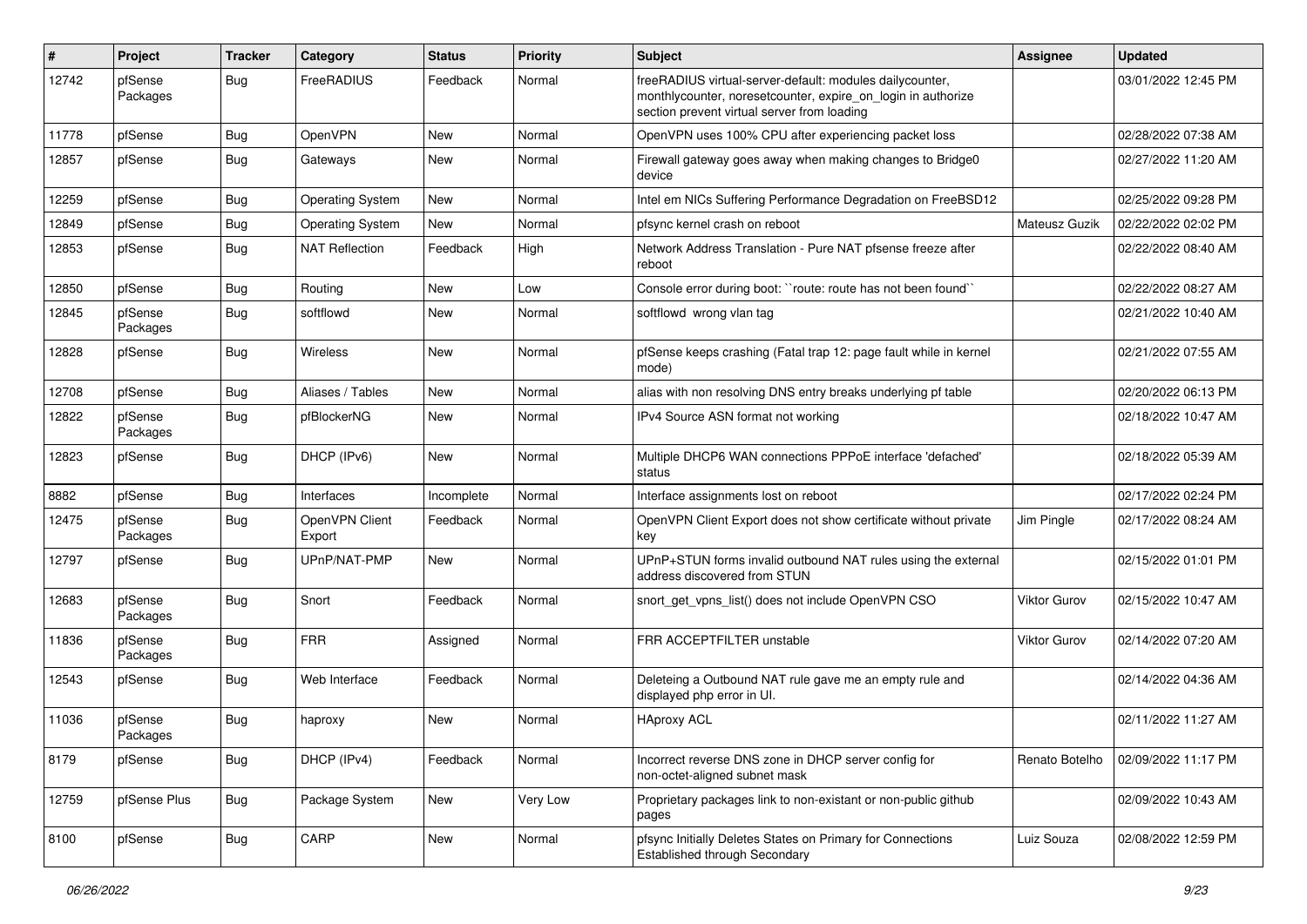| $\vert$ # | Project             | <b>Tracker</b> | Category                        | <b>Status</b>                 | Priority | <b>Subject</b>                                                                                                                                         | <b>Assignee</b>       | <b>Updated</b>      |
|-----------|---------------------|----------------|---------------------------------|-------------------------------|----------|--------------------------------------------------------------------------------------------------------------------------------------------------------|-----------------------|---------------------|
| 6799      | pfSense             | <b>Bug</b>     | Rules / NAT                     | New                           | Normal   | Using NOT (!) with interface subnet macros results unexpected<br>traffic passing when multiple subnets are included in the macro (i.e.<br>VIP subnets) |                       | 02/07/2022 02:18 PM |
| 12767     | pfSense<br>Packages | <b>Bug</b>     | Avahi                           | New                           | Normal   | Package radavahi-daemon does does not exist in current<br>pfSense version and it has been removed``` message on pfSense<br>2.7 restore                 |                       | 02/07/2022 11:28 AM |
| 12762     | pfSense             | Bug            | <b>IPsec</b>                    | New                           | Normal   | IPsec keep alive check ignores Child SA Start Action                                                                                                   | <b>Viktor Gurov</b>   | 02/07/2022 11:21 AM |
| 12764     | pfSense             | <b>Bug</b>     | Gateways                        | New                           | Normal   | VTI gateway status is pending after assigning the VTI interface                                                                                        |                       | 02/07/2022 05:41 AM |
| 12760     | pfSense<br>Packages | Bug            | WireGuard                       | New                           | Normal   | Link-local addresses disallowed on Wireguard interfaces                                                                                                | Christian<br>McDonald | 02/07/2022 03:50 AM |
| 12751     | pfSense<br>Packages | <b>Bug</b>     | <b>FRR</b>                      | <b>New</b>                    | Normal   | Improve FRR route restoration after gateway events                                                                                                     |                       | 02/06/2022 11:07 PM |
| 12258     | pfSense<br>Packages | Bug            | WireGuard                       | Feedback                      | Normal   | Copy key buttons only work in HTTPS mode                                                                                                               |                       | 02/03/2022 04:57 AM |
| 12734     | pfSense             | <b>Bug</b>     | Web Interface                   | Incomplete                    | Low      | Long hostname breaks DHCP leases layout                                                                                                                |                       | 01/31/2022 01:03 PM |
| 12740     | pfSense             | <b>Bug</b>     | FreeBSD                         | Incomplete                    | Normal   | panic: esp input cb: Unexpected address family                                                                                                         |                       | 01/27/2022 01:19 PM |
| 12732     | pfSense<br>Packages | <b>Bug</b>     | squidguard                      | New                           | High     | Squid https filtering squidguard acl target list - erratic behaviour                                                                                   |                       | 01/26/2022 09:11 AM |
| 12730     | pfSense             | Bug            | Captive Portal                  | New                           | Normal   | RADIUS accounting does not work if WAN is down                                                                                                         |                       | 01/26/2022 05:13 AM |
| 12726     | pfSense             | <b>Bug</b>     | Authentication                  | New                           | Normal   | LDAP select container button auto populate                                                                                                             |                       | 01/25/2022 01:48 PM |
| 12705     | pfSense             | Bug            | <b>IPsec</b>                    | Incomplete                    | Normal   | ECDSA certificate does not work for IPSec VPN phase 1                                                                                                  |                       | 01/24/2022 03:22 PM |
| 12720     | pfSense             | Bug            | Rules / NAT                     | <b>Pull Request</b><br>Review | Normal   | Hide the "tag" field on non-floating tabs                                                                                                              | <b>Viktor Gurov</b>   | 01/24/2022 03:11 PM |
| 12715     | pfSense             | Bug            | Authentication                  | <b>New</b>                    | Normal   | Long system startup time when LDAP is configured and<br>unavailable during startup.                                                                    | Christian<br>McDonald | 01/24/2022 05:50 AM |
| 7329      | pfSense             | Bug            | <b>DNS Forwarder</b>            | New                           | Low      | <b>DHCP Not Updating DNS</b>                                                                                                                           |                       | 01/21/2022 09:16 PM |
| 7352      | pfSense             | Bug            | Routing                         | New                           | Normal   | pfSense IPv6 static route is dumped after a WAN flap                                                                                                   |                       | 01/20/2022 09:35 AM |
| 9500      | pfSense<br>Packages | Bug            | haproxy                         | New                           | Normal   | HAproxy does not delete non-applicable action config                                                                                                   |                       | 01/18/2022 06:28 AM |
| 2234      | pfSense             | Bug            | Web Interface                   | Confirmed                     | Low      | Status: Traffic Graph - only shows interface's subnet                                                                                                  |                       | 01/15/2022 08:33 PM |
| 6926      | pfSense             | <b>Bug</b>     | UPnP/NAT-PMP                    | <b>New</b>                    | Normal   | Miniupnp advertising expired IPv6 address                                                                                                              |                       | 01/15/2022 08:29 PM |
| 12607     | pfSense Plus        | Bug            | Hardware / Drivers              | New                           | High     | Instability with Snort Inline with AWS Instances                                                                                                       |                       | 01/10/2022 09:03 PM |
| 1849      | pfSense             | <b>Bug</b>     | <b>Traffic Shaper</b><br>(ALTQ) | New                           | Normal   | Traffic shaper - By Queue view needs to show/use friendly inerface<br>names                                                                            |                       | 01/10/2022 08:10 AM |
| 5253      | pfSense             | Bug            | <b>PPP</b> Interfaces           | New                           | Normal   | 3gstats.php 100% CPU                                                                                                                                   |                       | 01/08/2022 05:02 PM |
| 12260     | pfSense<br>Packages | <b>Bug</b>     | ntop                            | New                           | Normal   | Update popup and version missmatch?                                                                                                                    |                       | 01/08/2022 05:53 AM |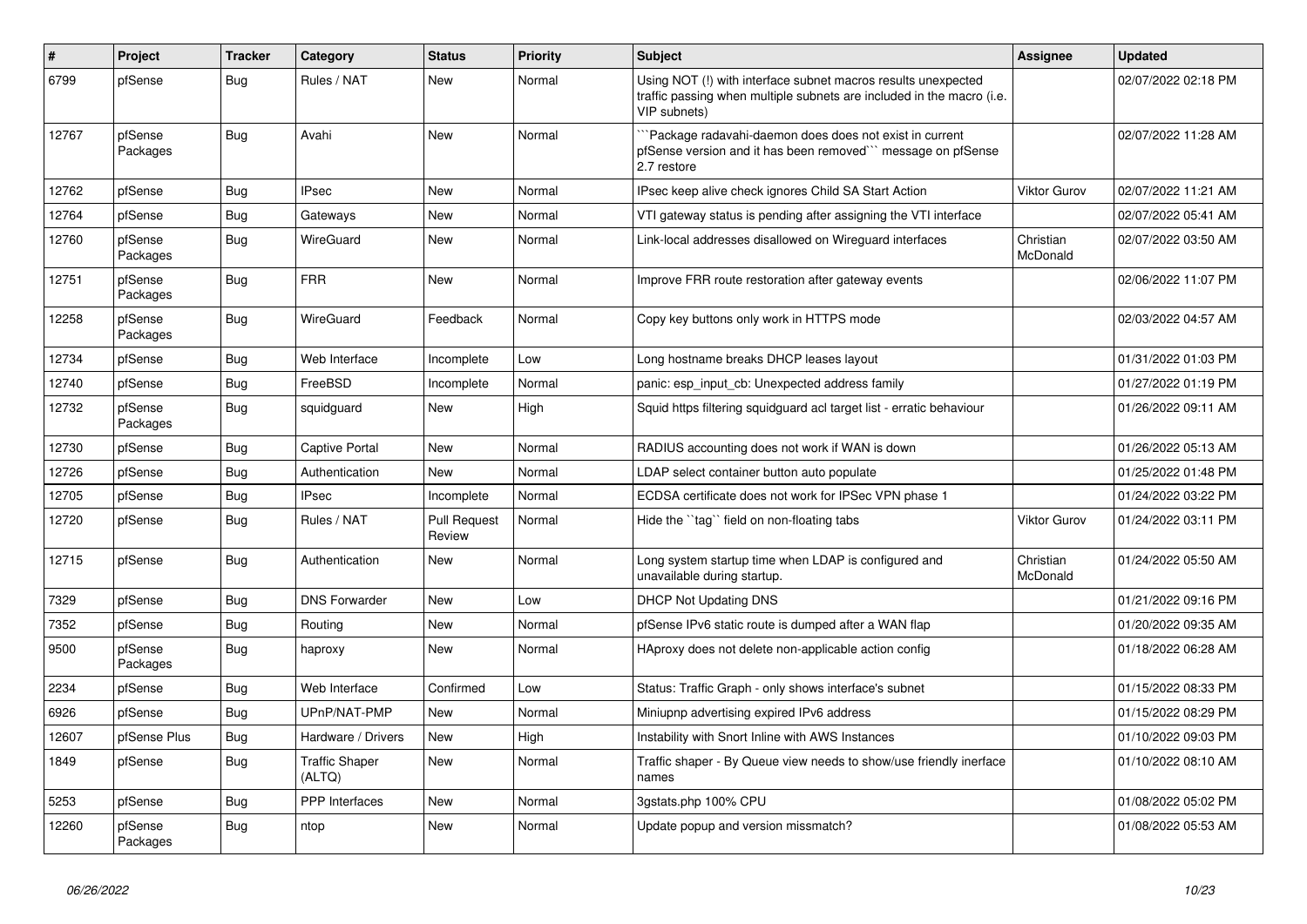| $\pmb{\#}$ | Project             | <b>Tracker</b> | Category                | <b>Status</b> | <b>Priority</b> | <b>Subject</b>                                                                                                                 | Assignee              | <b>Updated</b>      |
|------------|---------------------|----------------|-------------------------|---------------|-----------------|--------------------------------------------------------------------------------------------------------------------------------|-----------------------|---------------------|
| 12667      | pfSense<br>Packages | Bug            | WireGuard               | New           | Normal          | Firewall Crashed After Upgrading Wireguard                                                                                     |                       | 01/07/2022 09:18 AM |
| 8516       | pfSense<br>Packages | Bug            | FreeRADIUS              | New           | Normal          | FreeRADIUS requires settings re-saved after pfSense upgrade                                                                    | Jim Pingle            | 12/31/2021 05:58 PM |
| 8113       | pfSense             | <b>Bug</b>     | Interfaces              | New           | Normal          | MTU setting on bridge, openypn clients ignored                                                                                 |                       | 12/31/2021 05:55 PM |
| 7400       | pfSense             | <b>Bug</b>     | <b>Traffic Graphs</b>   | Assigned      | Normal          | Traffic Graphs show bad data on 2.3.3 1                                                                                        | Jared Dillard         | 12/31/2021 05:47 PM |
| 6993       | pfSense             | <b>Bug</b>     | OpenVPN                 | New           | Normal          | OpenVPN status error during CARP state transition                                                                              | James Webb            | 12/31/2021 05:44 PM |
| 7113       | pfSense             | <b>Bug</b>     | Dashboard               | New           | Normal          | Interface name in Traffic Graphs                                                                                               |                       | 12/31/2021 05:40 PM |
| 4345       | pfSense             | Bug            | <b>Operating System</b> | Confirmed     | Normal          | Traffic Shaping doesn't work with Xen netfront driver                                                                          |                       | 12/31/2021 05:30 PM |
| 5629       | pfSense             | <b>Bug</b>     | <b>IPsec</b>            | New           | Normal          | Allow for IPsec configuration using certs without a CA                                                                         |                       | 12/31/2021 05:21 PM |
| 12423      | pfSense<br>Packages | Bug            | pfBlockerNG             | Feedback      | Normal          | Dashboard shows "SQLite database missing, Force Reload<br>DNSBL to recover!"                                                   |                       | 12/31/2021 01:06 PM |
| 12655      | pfSense<br>Packages | <b>Bug</b>     | Telegraf                | New           | Normal          | telegraf, wireguard plugin failing                                                                                             |                       | 12/30/2021 05:51 PM |
| 12414      | pfSense<br>Packages | Bug            | pfBlockerNG             | Feedback      | Normal          | DNSBL SafeSearch page displays input validation error if DoH /<br>DoT blocking is not enabled                                  |                       | 12/30/2021 02:49 PM |
| 12206      | pfSense<br>Packages | Bug            | <b>NET-SNMP</b>         | Feedback      | Normal          | Certificate Manager page doesn't show Net-SNMP used certificates                                                               | <b>Viktor Gurov</b>   | 12/30/2021 09:40 AM |
| 6289       | pfSense             | <b>Bug</b>     | Interfaces              | New           | Normal          | IPv6 address not given to track6 interfaces on create                                                                          |                       | 12/30/2021 04:17 AM |
| 11872      | pfSense             | <b>Bug</b>     | Interfaces              | New           | Normal          | gif interfaces reporting incorrect traffic counters                                                                            |                       | 12/30/2021 04:00 AM |
| 11759      | pfSense             | <b>Bug</b>     | Dashboard               | New           | Normal          | Traffic graphs on dashboard double upload on pppoe links                                                                       |                       | 12/30/2021 04:00 AM |
| 12648      | pfSense             | <b>Bug</b>     | Captive Portal          | New           | Normal          | Undocumented variables 'listenporthttp' and 'listenporthttps'                                                                  |                       | 12/28/2021 10:44 AM |
| 12070      | pfSense             | <b>Bug</b>     | DHCP (IPv4)             | New           | Low             | <b>VLAN0 for WAN DHCP</b>                                                                                                      |                       | 12/23/2021 04:31 PM |
| 12264      | pfSense<br>Packages | Bug            | Squid                   | Feedback      | Low             | Stray <table> line in squid_monitor.php</table>                                                                                | Viktor Gurov          | 12/23/2021 10:53 AM |
| 11098      | pfSense<br>Packages | Bug            | Backup                  | Feedback      | Normal          | Backup Files and Directories plugin crashes firewall if /root<br>specified as backup location                                  | Viktor Gurov          | 12/23/2021 10:45 AM |
| 8827       | pfSense<br>Packages | Bug            | squidguard              | New           | Normal          | Squidguard: ACL redirect modes 'redirect' and 'err page' send<br>unresolvable URLs to the client.                              | Viktor Gurov          | 12/21/2021 05:49 AM |
| 11960      | pfSense             | <b>Bug</b>     | Gateway Monitoring      | Feedback      | Normal          | Gateway Monitoring Traffic Goes Out Default Gateway                                                                            |                       | 12/20/2021 05:43 AM |
| 7152       | pfSense             | <b>Bug</b>     | <b>DNS Resolver</b>     | New           | Normal          | Unbound / DNS Resolver issue if "Register DHCP static mappings"<br>in the DNS Resolver" set before wildcard DNS custom options |                       | 12/18/2021 04:59 PM |
| 5849       | pfSense             | <b>Bug</b>     | CARP                    | New           | Normal          | Routing fail on CARP IPsec                                                                                                     |                       | 12/18/2021 04:41 PM |
| 7235       | pfSense             | <b>Bug</b>     | <b>IPsec</b>            | New           | Normal          | 4860 has not got significant IPsec performance rising with enabled<br>HW acceleration                                          | Luiz Souza            | 12/18/2021 04:32 PM |
| 12608      | pfSense<br>Packages | <b>Bug</b>     | WireGuard               | New           | High            | WireGuard tunnels monitored by dpinger causing system to stop<br>routing completely in certain situations                      | Christian<br>McDonald | 12/16/2021 03:14 PM |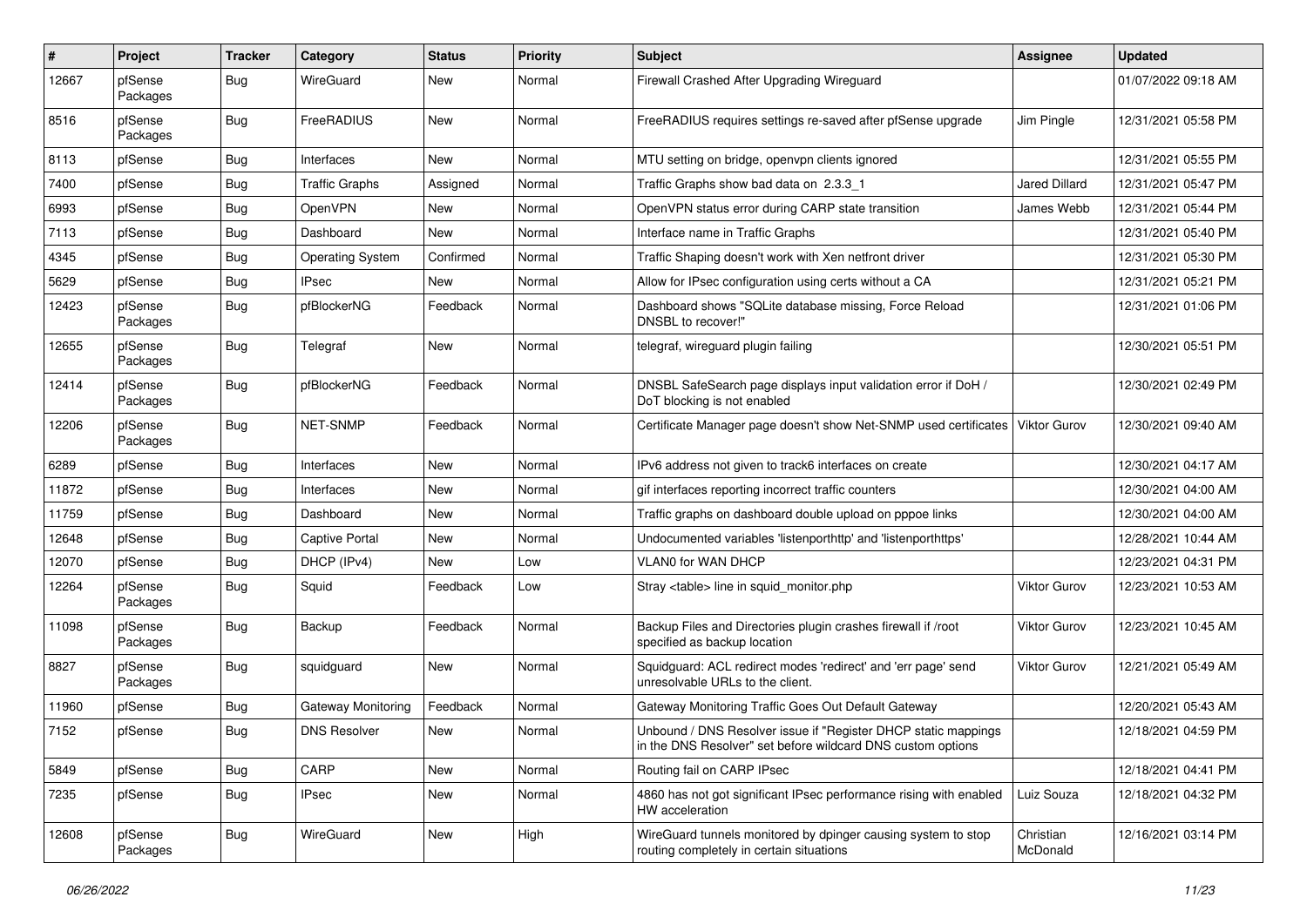| #     | Project             | <b>Tracker</b> | Category                    | <b>Status</b>                 | Priority | <b>Subject</b>                                                                                                         | <b>Assignee</b>     | <b>Updated</b>      |
|-------|---------------------|----------------|-----------------------------|-------------------------------|----------|------------------------------------------------------------------------------------------------------------------------|---------------------|---------------------|
| 11054 | pfSense<br>Packages | <b>Bug</b>     | FreeRADIUS                  | Assigned                      | Normal   | Check Client Certificate CN not working as described                                                                   | <b>Viktor Gurov</b> | 12/14/2021 07:22 AM |
| 7387  | pfSense             | <b>Bug</b>     | Dashboard                   | New                           | Low      | New Traffic Graph in dashboard resets inverted view to normal<br>view                                                  | Jared Dillard       | 12/11/2021 08:14 PM |
| 3796  | pfSense             | <b>Bug</b>     | Diagnostics                 | Confirmed                     | Normal   | States summary fails and is very slow with large state tables                                                          |                     | 12/11/2021 08:03 PM |
| 4604  | pfSense             | <b>Bug</b>     | <b>NTPD</b>                 | New                           | Normal   | NTP time server entries may or may not work, depending upon<br>interfaces selected when configuring NTP service        |                     | 12/11/2021 07:59 PM |
| 1738  | pfSense             | Bug            | Backup / Restore            | New                           | Very Low | Restore fails when username in backup is not matching                                                                  |                     | 12/11/2021 07:51 PM |
| 1667  | pfSense             | Bug            | L2TP                        | New                           | Normal   | L2TP server does not respond properly from a CARP VIP                                                                  |                     | 12/11/2021 07:43 PM |
| 12552 | pfSense             | Bug            | OpenVPN                     | New                           | Normal   | "Pull DNS" option within OpenVPN client does not cause pfSense<br>to use DNS servers assigned by remote OpenVPN server |                     | 12/08/2021 08:45 AM |
| 12563 | pfSense             | Bug            | OpenVPN                     | New                           | Normal   | OpenVPN server doesn't support Framed-IPv6-Address RADIUS<br>attribute                                                 |                     | 12/03/2021 11:19 AM |
| 12547 | pfSense             | Bug            | <b>Operating System</b>     | Feedback                      | Normal   | unsheduled system reboot/crash                                                                                         | Mateusz Guzik       | 12/01/2021 01:20 PM |
| 12506 | pfSense<br>Packages | Bug            | Suricata                    | Feedback                      | Normal   | Only selected instance is restarted on suppress list change                                                            | <b>Viktor Gurov</b> | 12/01/2021 04:43 AM |
| 11182 | pfSense<br>Packages | Bug            | <b>NRPE</b>                 | New                           | Normal   | NRPE in HA syncs the bind IP                                                                                           |                     | 12/01/2021 02:15 AM |
| 12542 | pfSense             | <b>Bug</b>     | <b>Virtual IP Addresses</b> | <b>New</b>                    | Normal   | Cannot assign a same IPv6 Link-Local address to different<br>interfaces                                                |                     | 11/25/2021 01:41 AM |
| 12539 | pfSense             | <b>Bug</b>     | Interfaces                  | <b>New</b>                    | Low      | Changing VLAN ID for LAN interface in assignments silently fails.                                                      |                     | 11/23/2021 04:12 AM |
| 7096  | pfSense             | <b>Bug</b>     | <b>DNS Resolver</b>         | Feedback                      | Normal   | Unbound fails to start on boot if specific network devices are<br>configured in the "Network Interfaces"               |                     | 11/22/2021 08:59 AM |
| 12538 | pfSense<br>Packages | <b>Bug</b>     | <b>PIMD</b>                 | <b>New</b>                    | Normal   | PIMD sub-interface bug                                                                                                 |                     | 11/20/2021 09:44 PM |
| 12249 | pfSense             | <b>Bug</b>     | Backup / Restore            | New                           | Normal   | HAProxy causing failed ACB backups                                                                                     |                     | 11/15/2021 11:58 PM |
| 12519 | pfSense             | <b>Bug</b>     | Authentication              | New                           | Normal   | Fail authentication using special character in password via the<br><b>LDAP</b> connector                               |                     | 11/12/2021 07:39 AM |
| 11525 | pfSense<br>Packages | <b>Bug</b>     | Suricata                    | New                           | Normal   | pfsense 2.5.0 release version for vlan issue to suricata                                                               |                     | 11/11/2021 08:16 AM |
| 12507 | pfSense<br>Packages | Bug            | softflowd                   | <b>Pull Request</b><br>Review | Normal   | Add support for bi-directional flows in softflowd                                                                      |                     | 11/11/2021 03:53 AM |
| 12509 | pfSense             | <b>Bug</b>     | OpenVPN                     | New                           | Normal   | Deffered authentication does not work with auth-gen-token<br>external-auth or pusk "auth-token"                        |                     | 11/08/2021 04:01 AM |
| 12508 | pfSense             | <b>Bug</b>     | <b>DHCP Relay</b>           | New                           | Normal   | DHCP Relay over VPN                                                                                                    |                     | 11/06/2021 11:25 AM |
| 12504 | pfSense             | Bug            | Interfaces                  | New                           | Normal   | BCM57412 NetXtreme-E 10Gb RDMA Ethernet controller issue                                                               |                     | 11/05/2021 04:51 AM |
| 8576  | pfSense             | <b>Bug</b>     | Rules / NAT                 | Feedback                      | Low      | pfSense stops passing traffic after some time when using<br>Outbound NAT pool w/ Sticky Address                        |                     | 10/28/2021 01:47 PM |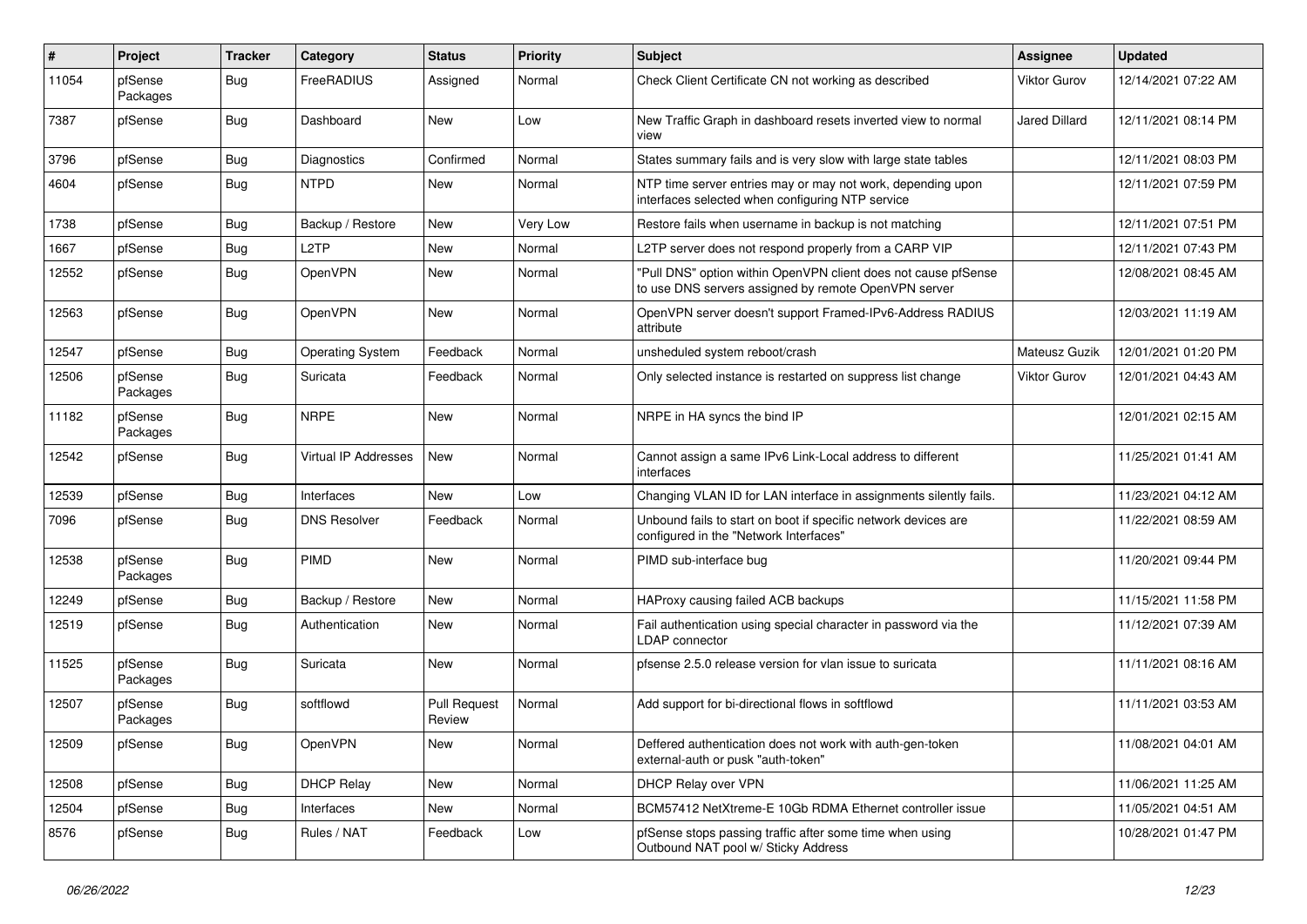| #     | Project             | <b>Tracker</b> | Category                        | <b>Status</b> | Priority | <b>Subject</b>                                                                                                                 | Assignee            | <b>Updated</b>      |
|-------|---------------------|----------------|---------------------------------|---------------|----------|--------------------------------------------------------------------------------------------------------------------------------|---------------------|---------------------|
| 8013  | pfSense             | <b>Bug</b>     | <b>IPsec</b>                    | New           | Normal   | IPsec MSS clamping value shared for IPv4 and IPv6                                                                              | Luiz Souza          | 10/28/2021 01:37 PM |
| 11429 | pfSense             | Bug            | Web Interface                   | New           | Normal   | System Log / Settings form activates "Reset Log Files" button on<br>enter                                                      |                     | 10/28/2021 01:35 PM |
| 12357 | pfSense             | Bug            | Captive Portal                  | <b>New</b>    | Normal   | Captive Portal popup Logout button loads full login page in popup<br>when clicked                                              |                     | 10/27/2021 12:10 PM |
| 12483 | pfSense             | <b>Bug</b>     | Configuration<br>Backend        | New           | Normal   | GUI creates inconsistent config.xml                                                                                            |                     | 10/23/2021 06:48 AM |
| 12436 | pfSense             | <b>Bug</b>     | PPPoE Server                    | New           | Normal   | Pppoe server config gui does not allow setting of chap<br>authentication, and sets the network start address for allocation to |                     | 10/21/2021 08:15 AM |
| 9344  | pfSense             | <b>Bug</b>     | Translations                    | New           | Normal   | OpenVPN click NCP Algorithms will always go to DH Parameters<br>website(in Chinese-Taiwan)                                     |                     | 10/21/2021 03:48 AM |
| 12467 | pfSense             | <b>Bug</b>     | <b>Captive Portal</b>           | <b>New</b>    | Normal   | CP error on client disconnect after reboot                                                                                     |                     | 10/17/2021 05:35 AM |
| 11592 | pfSense<br>Packages | <b>Bug</b>     | node exporter                   | New           | Normal   | Node exporter can not read system statistics                                                                                   |                     | 10/15/2021 09:37 PM |
| 12451 | pfSense             | <b>Bug</b>     | Virtual IP Addresses            | <b>New</b>    | Normal   | deleteVIP() does not check RFC2136 Update Source                                                                               |                     | 10/13/2021 10:06 AM |
| 12444 | pfSense<br>Packages | <b>Bug</b>     | ntop                            | New           | Normal   | ntopng throws errors when viewing single host                                                                                  |                     | 10/11/2021 12:39 PM |
| 12126 | pfSense<br>Packages | <b>Bug</b>     | FreeRADIUS                      | <b>New</b>    | Normal   | freeradius3 0.15.7 31                                                                                                          |                     | 10/11/2021 08:21 AM |
| 12101 | pfSense<br>Packages | <b>Bug</b>     | arpwatch                        | Assigned      | Normal   | ArpWatch Suppression Mac for "flip-flop" not suppressing                                                                       | Viktor Gurov        | 10/09/2021 07:19 PM |
| 11430 | pfSense             | <b>Bug</b>     | Interfaces                      | <b>New</b>    | Normal   | PHP console spam after Assigning Interfaces                                                                                    |                     | 10/09/2021 10:37 AM |
| 1620  | pfSense<br>Packages | Bug            | Squid                           | New           | Normal   | Can't use transparent proxy when using bridge.                                                                                 |                     | 10/07/2021 04:19 AM |
| 12188 | pfSense<br>Packages | <b>Bug</b>     | OpenVPN Client<br>Export        | <b>New</b>    | Normal   | client export breaks multi remote configurations                                                                               |                     | 10/02/2021 05:58 PM |
| 12421 | pfSense             | Bug            | Rules / NAT                     | New           | Normal   | IPV6 limiter bug                                                                                                               |                     | 10/02/2021 08:44 AM |
| 12033 | pfSense<br>Packages | <b>Bug</b>     | pfBlockerNG                     | New           | Normal   | maxmindb and _sqlite3 modules not found                                                                                        |                     | 10/01/2021 04:42 AM |
| 12401 | pfSense             | <b>Bug</b>     | <b>Traffic Graphs</b>           | <b>New</b>    | Normal   | Traffic graphs with untagged and tagged VLAN on same interface                                                                 |                     | 09/23/2021 09:18 PM |
| 12393 | pfSense             | <b>Bug</b>     | <b>Traffic Shaper</b><br>(ALTQ) | New           | Low      | Priority of qOthersLow higher than default queues                                                                              |                     | 09/21/2021 02:48 PM |
| 11961 | pfSense<br>Packages | Bug            | <b>FRR</b>                      | Feedback      | Normal   | FRR OSPF add unwanted area 0 authentication to router ospf                                                                     | Viktor Gurov        | 09/16/2021 10:25 PM |
| 12167 | pfSense<br>Packages | <b>Bug</b>     | <b>FRR</b>                      | Feedback      | Normal   | BGP TCP setkey not set if neighbor is in peer group                                                                            | <b>Viktor Gurov</b> | 09/16/2021 09:38 AM |
| 11135 | pfSense<br>Packages | <b>Bug</b>     | haproxy                         | Feedback      | High     | HAproxy OCSP reponse crontab bug                                                                                               | Viktor Gurov        | 09/10/2021 11:51 AM |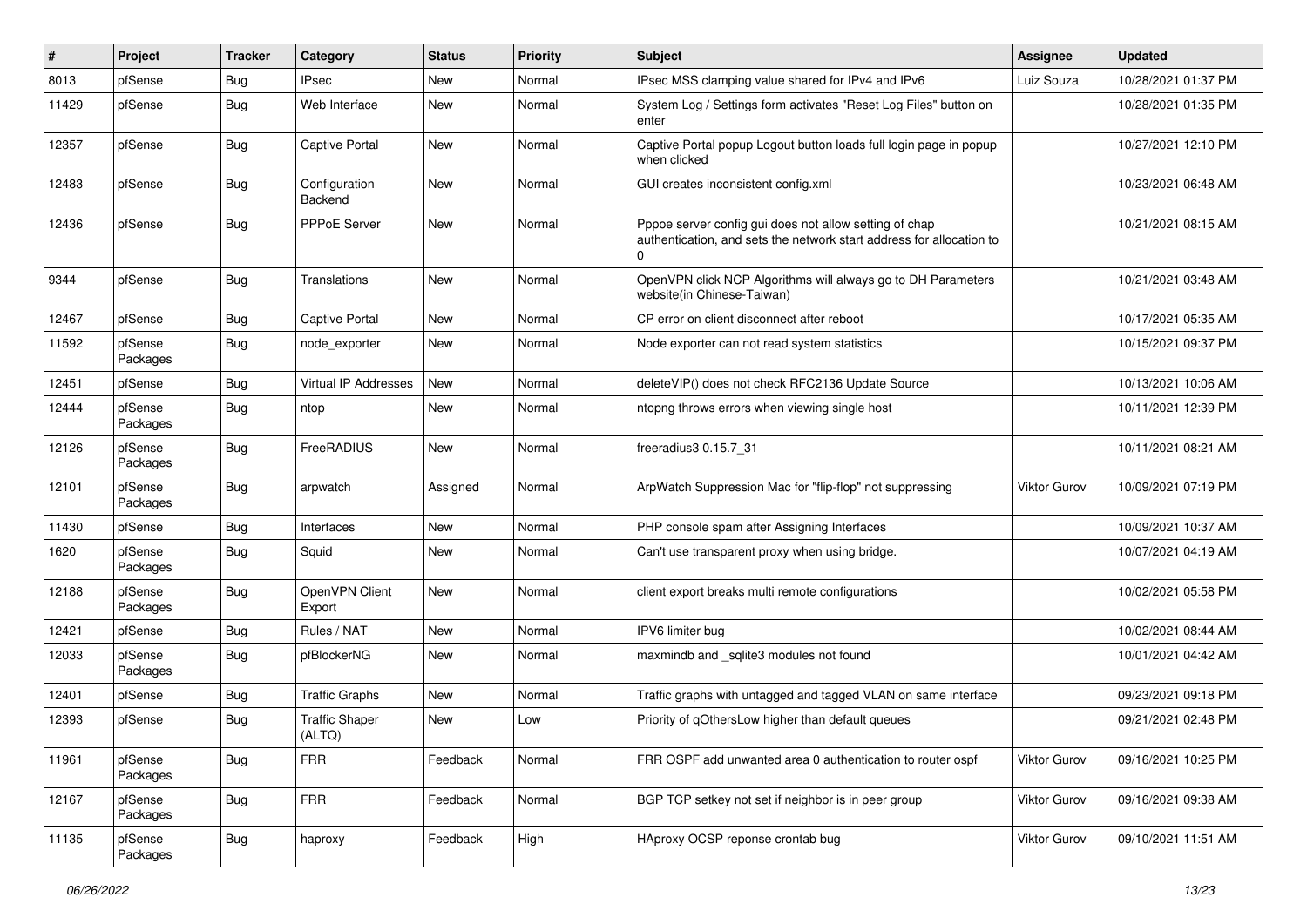| $\vert$ # | Project             | <b>Tracker</b> | Category                | <b>Status</b> | Priority  | <b>Subject</b>                                                                                                    | <b>Assignee</b>     | <b>Updated</b>      |
|-----------|---------------------|----------------|-------------------------|---------------|-----------|-------------------------------------------------------------------------------------------------------------------|---------------------|---------------------|
| 12322     | pfSense<br>Packages | <b>Bug</b>     | Suricata                | Feedback      | Normal    | Suricata creates invalid HOME NET entries                                                                         | <b>Viktor Gurov</b> | 09/10/2021 11:42 AM |
| 12144     | pfSense             | <b>Bug</b>     | <b>Operating System</b> | In Progress   | Normal    | Bug in "df -t" filtering if two filesystems use the same mountpoint                                               | Mateusz Guzik       | 09/10/2021 10:07 AM |
| 11268     | pfSense             | <b>Bug</b>     | Web Interface           | New           | Normal    | Cookie named 'id' prevents Edit form fields being set properly                                                    |                     | 09/03/2021 06:16 AM |
| 11742     | pfSense<br>Packages | <b>Bug</b>     | Suricata                | <b>New</b>    | Normal    | Blocking / Unblocking is not working correctly.                                                                   |                     | 09/01/2021 11:08 AM |
| 10693     | pfSense<br>Packages | <b>Bug</b>     | <b>BIND</b>             | New           | Normal    | pfSense Bind Zone Editor UI does not update zone serial number<br>when a change is made                           |                     | 09/01/2021 12:51 AM |
| 6370      | pfSense             | <b>Bug</b>     | <b>IPsec</b>            | Confirmed     | Normal    | IPSEC bound to WAN gateway group and Dynamic DNS doesn't to<br>fail back tunnel to WAN on DDNS update             |                     | 08/31/2021 07:38 AM |
| 4479      | pfSense             | <b>Bug</b>     | <b>Operating System</b> | New           | Normal    | Firewall rules won't match GRE interface after applying IPSEC<br>transport encryption on GRE tunnel               | Luiz Souza          | 08/20/2021 08:46 AM |
| 12286     | pfSense<br>Packages | <b>Bug</b>     | FreeRADIUS              | <b>New</b>    | Normal    | Add support for ntlm auth in LDAP                                                                                 |                     | 08/20/2021 08:27 AM |
| 6964      | pfSense<br>Packages | <b>Bug</b>     | Suricata                | Feedback      | Normal    | Host OS Policy Assignment broken when using "Import" or<br>"Aliases" buttons                                      | <b>Viktor Gurov</b> | 08/20/2021 07:52 AM |
| 12283     | pfSense             | <b>Bug</b>     | Authentication          | New           | Normal    | LDAP/RADIUS authentication servers configuration does not allow<br>source IP address to be specified              |                     | 08/20/2021 01:15 AM |
| 11619     | pfSense             | <b>Bug</b>     | Upgrade                 | New           | Normal    | Unable to upgrade 2.4.4-p3 to 2.5/21.02-p1                                                                        |                     | 08/15/2021 10:00 AM |
| 10311     | pfSense             | <b>Bug</b>     | OpenVPN                 | New           | Normal    | Too low net.link.ifgmaxlen causes packet drop under load when<br>using OpenVPN inside bridge interface under load |                     | 08/10/2021 03:10 AM |
| 11780     | pfSense<br>Packages | <b>Bug</b>     | Suricata                | New           | Very High | Suricata package fails to prune suricata.log                                                                      |                     | 08/06/2021 07:18 AM |
| 6624      | pfSense             | Bug            | <b>IPsec</b>            | Confirmed     | Normal    | changes in IPsec config should down the connection                                                                | Jim Pingle          | 08/02/2021 12:08 PM |
| 11847     | pfSense<br>Packages | <b>Bug</b>     | <b>FRR</b>              | Feedback      | Normal    | Filters not applied to PEER Groups                                                                                | <b>Viktor Gurov</b> | 07/30/2021 07:45 PM |
| 12178     | pfSense<br>Packages | <b>Bug</b>     | WireGuard               | New           | Low       | WireGuard always shows 'Configuring WireGuard tunnelsdone.'<br>message on boot                                    |                     | 07/30/2021 06:58 AM |
| 8815      | pfSense             | <b>Bug</b>     | Interfaces              | New           | Normal    | IP addresses are removed from interfaces when link is lost and<br>either IPv4 or IPv6 is dynamic                  | Luiz Souza          | 07/21/2021 07:49 AM |
| 11980     | pfSense<br>Packages | <b>Bug</b>     | FreeRADIUS              | Feedback      | Normal    | EAP does not work with SQL backend                                                                                |                     | 07/21/2021 07:24 AM |
| 12036     | pfSense<br>Packages | Bug            | Zabbix                  | Feedback      | Normal    | Certificate Manager page do not show Zabbix used certificates                                                     | <b>Viktor Gurov</b> | 07/15/2021 11:46 AM |
| 12130     | pfSense<br>Packages | <b>Bug</b>     | Zeek                    | New           | Normal    | Zeek fails to start                                                                                               |                     | 07/15/2021 02:00 AM |
| 11681     | pfSense<br>Packages | <b>Bug</b>     | <b>FRR</b>              | Feedback      | Normal    | FRR generates invalid BFD configuration after removing interfaces                                                 | <b>Viktor Gurov</b> | 07/14/2021 04:40 PM |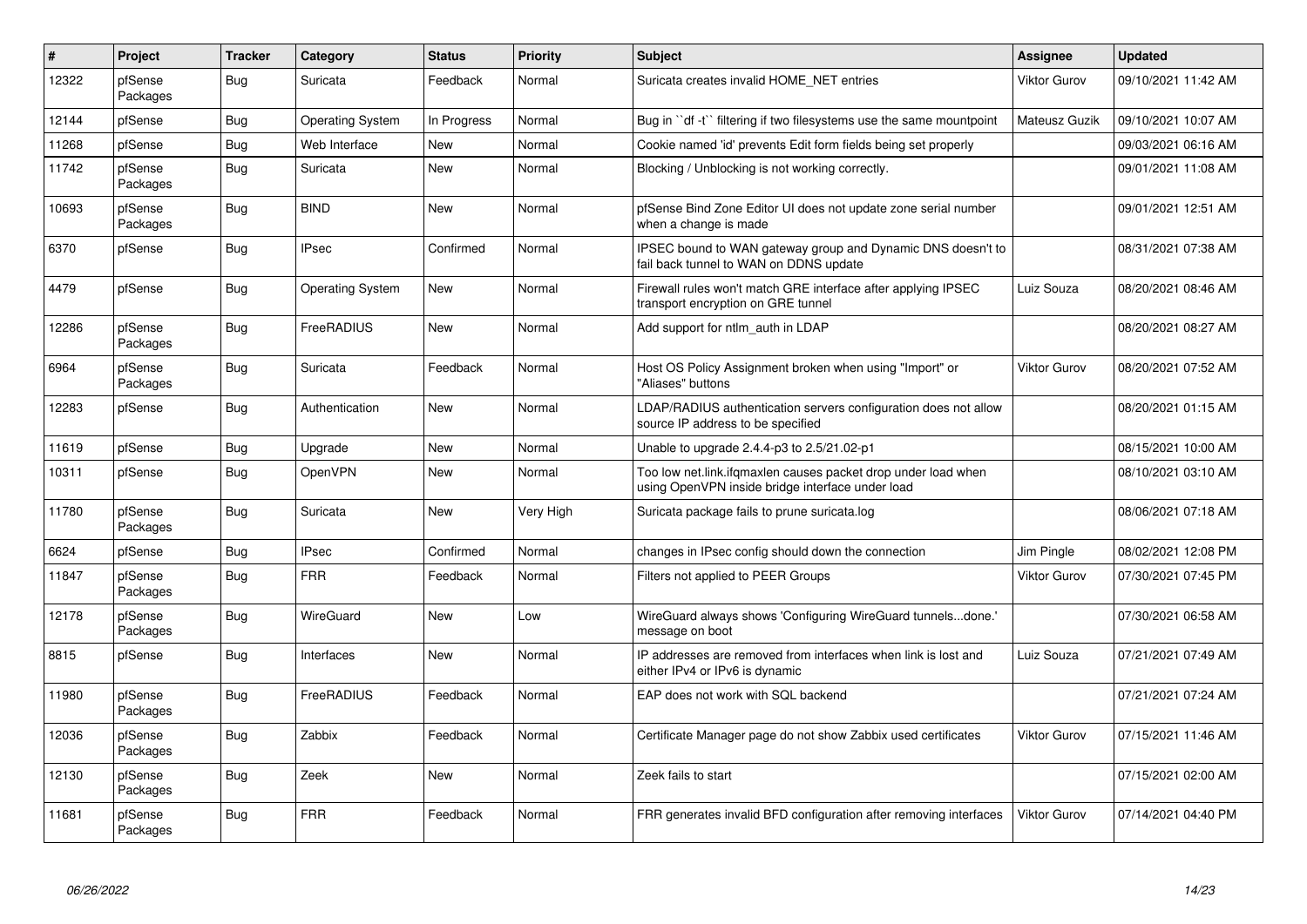| $\pmb{\#}$ | Project             | <b>Tracker</b> | Category                    | <b>Status</b> | <b>Priority</b> | Subject                                                                           | <b>Assignee</b> | <b>Updated</b>      |
|------------|---------------------|----------------|-----------------------------|---------------|-----------------|-----------------------------------------------------------------------------------|-----------------|---------------------|
| 11746      | pfSense<br>Packages | Bug            | FreeRADIUS                  | Feedback      | Normal          | Second LDAP server configuration misses the ipaNThash control<br>attribute        | Viktor Gurov    | 07/14/2021 01:44 PM |
| 11756      | pfSense<br>Packages | Bug            | haproxy                     | Feedback      | Normal          | HaProxy does not transfer backend states during reload                            | Viktor Gurov    | 07/14/2021 01:21 PM |
| 11515      | pfSense<br>Packages | <b>Bug</b>     | node exporter               | Feedback      | Normal          | node exporter 0.18.1 1 - Unable to interact or start the service<br>from web ui   | Viktor Gurov    | 07/14/2021 12:37 PM |
| 11997      | pfSense<br>Packages | Bug            | <b>IPsec Profile Wizard</b> | New           | Normal          | Add Support for Android Strongswan Profiles in the Profile Wizard                 | Jim Pingle      | 07/10/2021 07:51 PM |
| 12122      | pfSense             | <b>Bug</b>     | Web Interface               | New           | Normal          | Perform greedy actions asychronously                                              |                 | 07/10/2021 01:10 PM |
| 6362       | pfSense             | <b>Bug</b>     | DHCP (IPv4)                 | Confirmed     | Normal          | DHCP Client ID not used                                                           |                 | 07/09/2021 06:30 AM |
| 11610      | pfSense<br>Packages | Bug            | NET-SNMP                    | New           | Normal          | NET-SNMP is not setting the correct permissions on AgentX                         |                 | 06/28/2021 07:54 AM |
| 12084      | pfSense<br>Packages | <b>Bug</b>     | <b>FRR</b>                  | New           | Normal          | libfrr.so.0 error on SG-1100                                                      |                 | 06/26/2021 08:22 AM |
| 9895       | pfSense<br>Packages | Bug            | Snort                       | New           | Normal          | snort reinstallation failed                                                       |                 | 06/23/2021 08:01 AM |
| 11937      | pfSense<br>Packages | Bug            | haproxy                     | Feedback      | Normal          | HAproxy "Use Client-IP" option breaks Captive Portal                              | Viktor Gurov    | 06/22/2021 08:48 AM |
| 11491      | pfSense<br>Packages | <b>Bug</b>     | haproxy                     | Feedback      | Normal          | haproxy-devel v0.62_2 - startup error 'httpchk'                                   | Viktor Gurov    | 06/22/2021 08:46 AM |
| 12067      | pfSense             | Bug            | DHCP (IPv4)                 | New           | Very Low        | <b>DHCP Monitoring Statistics Error</b>                                           |                 | 06/21/2021 08:39 AM |
| 6055       | pfSense             | Bug            | Package System              | Confirmed     | Low             | Menu items may remain from packages no longer installed                           |                 | 06/18/2021 08:46 PM |
| 12056      | pfSense             | Bug            | Logging                     | New           | Normal          | Filterlog says "Unknown Option %u"                                                |                 | 06/18/2021 05:51 AM |
| 12013      | pfSense             | <b>Bug</b>     | Logging                     | New           | Low             | Reading log data is inefficient in certain cases                                  |                 | 06/08/2021 07:35 AM |
| 12009      | pfSense<br>Packages | Bug            | Zabbix                      | New           | Normal          | Zabbix Agent starts twice by /etc/rc.start_packages                               |                 | 06/08/2021 01:35 AM |
| 11992      | pfSense             | <b>Bug</b>     | <b>Virtual IP Addresses</b> | Confirmed     | High            | GRE Tunnel - Does not work with a virtual IP as endpoint                          |                 | 06/04/2021 01:16 AM |
| 7779       | pfSense             | Bug            | OpenVPN                     | New           | Normal          | Traffic crossing a site-to-site OpenVPN tunnel fails to fragment.                 |                 | 06/02/2021 08:26 AM |
| 11953      | pfSense             | <b>Bug</b>     | <b>IGMP Proxy</b>           | New           | Normal          | XG-1541 crashes when igmpproxy is enabled and network<br>interfaces status change |                 | 05/24/2021 04:55 PM |
| 11936      | pfSense<br>Packages | <b>Bug</b>     | <b>FRR</b>                  | Incomplete    | High            | FRR does not connect BGP when using password                                      |                 | 05/19/2021 08:12 AM |
| 11925      | pfSense             | Bug            | OpenVPN                     | New           | Normal          | Calling-Station-Id always set to WAN IP                                           |                 | 05/14/2021 09:27 AM |
| 11802      | pfSense<br>Packages | <b>Bug</b>     | FreeRADIUS                  | New           | Normal          | FreeRADIUS sync                                                                   |                 | 05/10/2021 04:18 AM |
| 10671      | pfSense             | <b>Bug</b>     | <b>Operating System</b>     | New           | Normal          | pfsense 2.4.5_1 does not boot on Gen2 2012R2 HyperV VM                            |                 | 05/09/2021 06:39 AM |
| 11898      | pfSense<br>Packages | <b>Bug</b>     | apcupsd                     | New           | Normal          | PHP error from apcupsd dashboard widget                                           |                 | 05/07/2021 09:12 AM |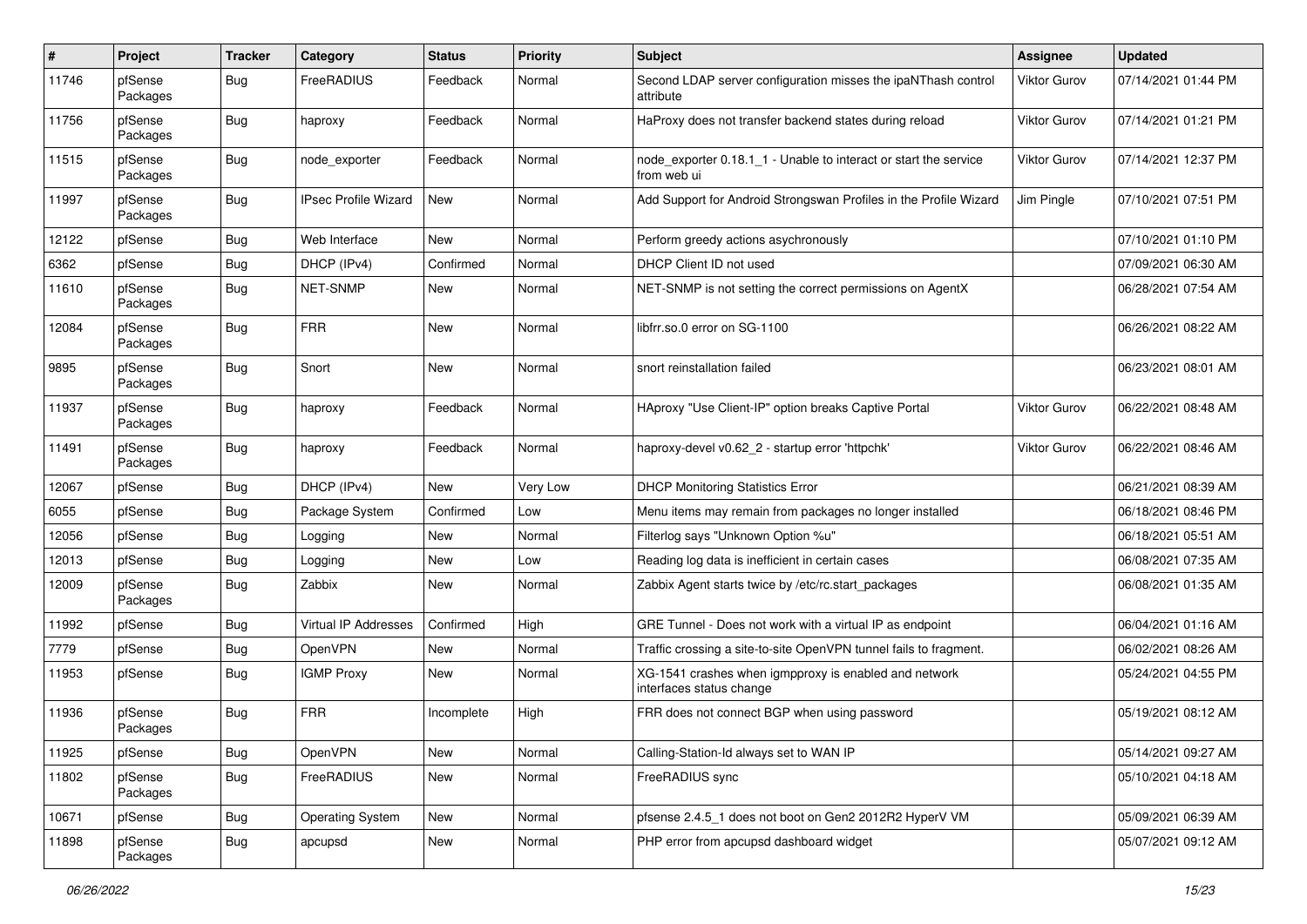| $\pmb{\#}$ | Project             | <b>Tracker</b> | Category                                 | <b>Status</b> | <b>Priority</b> | Subject                                                                                                  | <b>Assignee</b> | <b>Updated</b>      |
|------------|---------------------|----------------|------------------------------------------|---------------|-----------------|----------------------------------------------------------------------------------------------------------|-----------------|---------------------|
| 11763      | pfSense<br>Packages | Bug            | Status Monitoring                        | New           | Normal          | Traffic graphs refresh issue                                                                             |                 | 05/03/2021 09:44 AM |
| 11848      | pfSense<br>Packages | Bug            | Squid                                    | New           | Normal          | Issue with squid cache download speed                                                                    |                 | 04/23/2021 09:30 PM |
| 11841      | pfSense<br>Packages | <b>Bug</b>     | <b>FRR</b>                               | New           | Normal          | FRR access lists default bahavior changed to permit by default                                           |                 | 04/22/2021 09:52 AM |
| 11835      | pfSense<br>Packages | Bug            | <b>FRR</b>                               | New           | Normal          | FRR OSPF redistributed connected routes disappearing                                                     |                 | 04/22/2021 07:11 AM |
| 8831       | pfSense             | Bug            | IPv6 Router<br>Advertisements<br>(RADVD) | New           | Very High       | Radvd causes latency spikes                                                                              |                 | 04/19/2021 04:51 AM |
| 11786      | pfSense             | Bug            | Services                                 | New           | Normal          | SSH incomplete setup and startup fail while recovering XML<br>backup in a fresh install of pfSense 2.5.0 |                 | 04/17/2021 01:36 PM |
| 11797      | pfSense<br>Packages | <b>Bug</b>     | Status Traffic Totals                    | New           | Normal          | Traffic Totals lost upon reboot when using a ramdisk for /var and<br>/tmp                                | John Cornwell   | 04/10/2021 06:27 PM |
| 11777      | pfSense<br>Packages | <b>Bug</b>     | Unbound                                  | New           | Very Low        | Input validation prevents DNS Resolver from being disabled                                               |                 | 04/05/2021 05:51 PM |
| 11770      | pfSense Plus        | Bug            | Hardware / Drivers                       | New           | Normal          | Pantech UML295 USB Modem No Longer Functional                                                            |                 | 04/01/2021 11:28 AM |
| 11761      | pfSense             | Bug            | L <sub>2</sub> TP                        | New           | Normal          | L2TP/IPsec VPN : PPP LCP negotiation occurs before user<br>authentication                                |                 | 03/31/2021 04:52 AM |
| 11731      | pfSense             | Bug            | Hardware / Drivers                       | <b>New</b>    | Normal          | Missing support for Realtek USB NICs                                                                     |                 | 03/30/2021 04:32 AM |
| 11724      | pfSense             | Bug            | Package System                           | New           | Normal          | Packages unexpectedly removed when changing update branches                                              |                 | 03/29/2021 08:09 AM |
| 11730      | pfSense             | <b>Bug</b>     | Web Interface                            | New           | Normal          | Improve visibility of option selections in dark themes                                                   |                 | 03/25/2021 09:38 PM |
| 11717      | pfSense             | Bug            | Rules / NAT                              | New           | Normal          | Incorrect port forwarding rules if Destination port alias is not equal<br>to Redirect target port alias  |                 | 03/22/2021 06:06 AM |
| 11149      | pfSense             | <b>Bug</b>     | <b>DHCP Relay</b>                        | New           | Normal          | DHCP relay won't start with DHCP server behind gateway                                                   |                 | 03/22/2021 05:13 AM |
| 11715      | pfSense             | <b>Bug</b>     | <b>OpenVPN</b>                           | New           | Normal          | OpenVPN MTU                                                                                              |                 | 03/22/2021 01:35 AM |
| 11556      | pfSense             | <b>Bug</b>     | Rules / NAT                              | New           | Normal          | Kill all states associated with a NAT address                                                            |                 | 03/19/2021 10:29 AM |
| 11204      | pfSense<br>Packages | <b>Bug</b>     | <b>NET-SNMP</b>                          | Feedback      | Normal          | Fix net-snmp logging to syslog                                                                           | Jim Pingle      | 03/19/2021 05:10 AM |
| 10990      | pfSense<br>Packages | <b>Bug</b>     | <b>NET-SNMP</b>                          | Feedback      | Normal          | net-snmp IPv6 listen address needs to be wrapped in square<br>brackets                                   |                 | 03/19/2021 05:09 AM |
| 11657      | pfSense             | <b>Bug</b>     | Interfaces                               | New           | Normal          | netmap_ring_reinit error                                                                                 |                 | 03/18/2021 10:32 PM |
| 11352      | pfSense             | <b>Bug</b>     | FreeBSD                                  | New           | Low             | CTF types > 2^15 in the pfSense kernel config results in DTrace<br>failing                               | Scott Long      | 03/17/2021 02:52 AM |
| 11666      | pfSense             | <b>Bug</b>     | Logging                                  | New           | Normal          | GUI Firewall log search not parsing filter.log beyond hard coded<br>limit                                |                 | 03/12/2021 11:38 AM |
| 11650      | pfSense<br>Packages | Bug            | <b>FRR</b>                               | New           | Very Low        | FRR configuration broken on restore of manually edited FRR config<br>sections                            |                 | 03/10/2021 08:50 AM |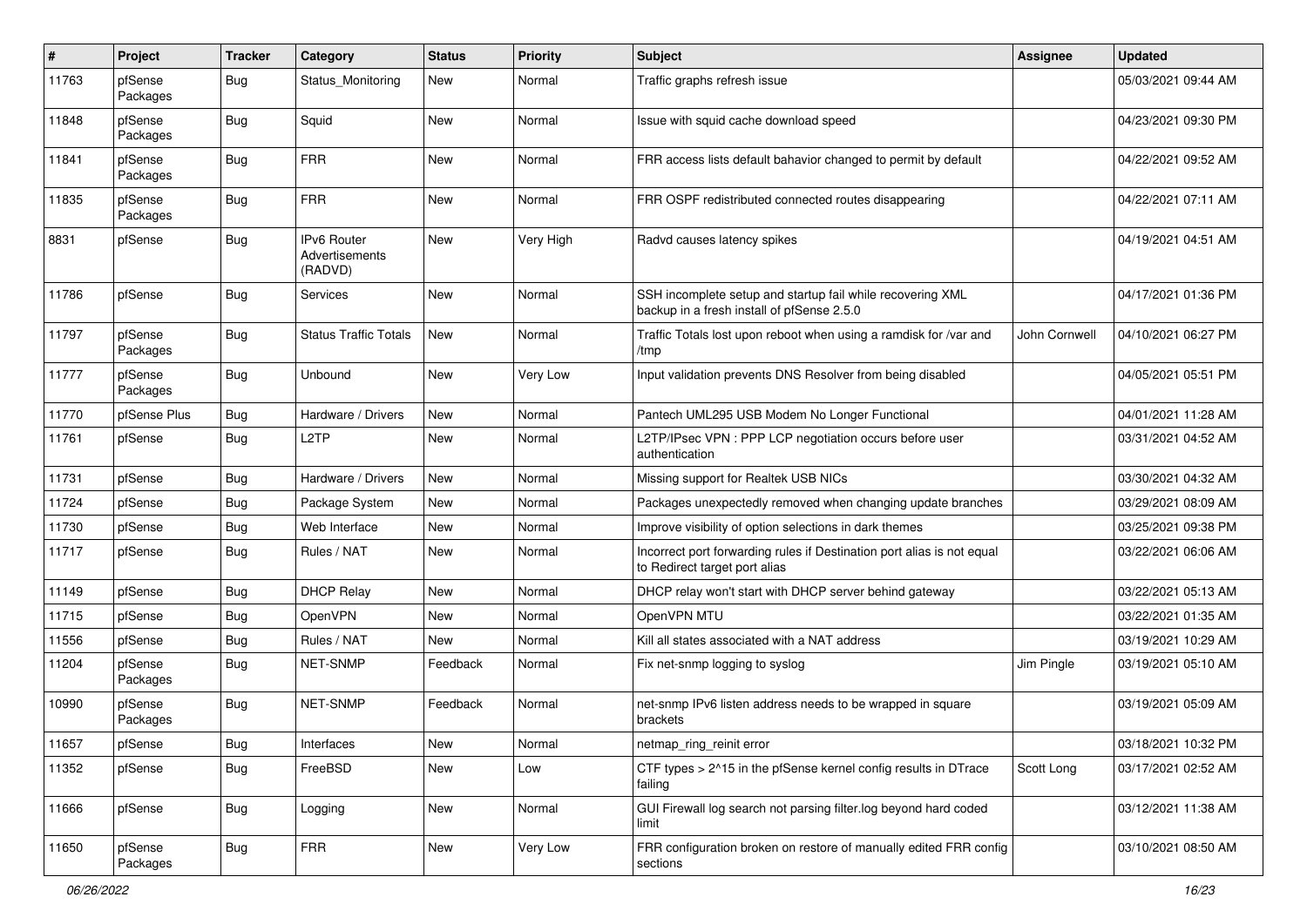| $\pmb{\#}$ | Project             | <b>Tracker</b> | Category                     | <b>Status</b>                 | <b>Priority</b> | <b>Subject</b>                                                                                                                                                                                  | <b>Assignee</b>      | <b>Updated</b>      |
|------------|---------------------|----------------|------------------------------|-------------------------------|-----------------|-------------------------------------------------------------------------------------------------------------------------------------------------------------------------------------------------|----------------------|---------------------|
| 11377      | pfSense<br>Packages | Bug            | <b>FRR</b>                   | <b>Pull Request</b><br>Review | Normal          | FRR deinstall                                                                                                                                                                                   |                      | 03/10/2021 08:21 AM |
| 11641      | pfSense             | Bug            | Interfaces                   | New                           | Normal          | On xn based interfaces without the VLANMTU flag the first VLAN<br>tag defined does not follow the parent interface MTU settings. All<br>subsequent VLAN tags follow the parent interface's MTU. |                      | 03/09/2021 06:42 PM |
| 10708      | pfSense             | Bug            | Upgrade                      | New                           | Normal          | ZFS bootpool boot symlink issue                                                                                                                                                                 | Luiz Souza           | 03/08/2021 07:03 AM |
| 11541      | pfSense             | Bug            | OpenVPN                      | New                           | Normal          | OpenVPN status does not work properly when set to TCP and<br>Concurrent Connections = 1                                                                                                         |                      | 03/02/2021 02:27 PM |
| 10608      | pfSense<br>Packages | Bug            | Squid                        | Feedback                      | Normal          | Update squid port to 4.11-p2                                                                                                                                                                    |                      | 03/02/2021 04:00 AM |
| 10429      | pfSense<br>Packages | <b>Bug</b>     | <b>Status Traffic Totals</b> | New                           | Normal          | Status Traffic Total broken 2.4.5                                                                                                                                                               | <b>Jared Dillard</b> | 02/27/2021 07:55 PM |
| 11548      | pfSense             | <b>Bug</b>     | Rules / NAT                  | New                           | Normal          | "rule expands to no valid combination" error from port forward<br>automatic rule mixing IPv4 and IPv6 elements                                                                                  |                      | 02/27/2021 03:18 PM |
| 11566      | pfSense             | Bug            | Web Interface                | New                           | Low             | Firewall Maximum Table Entries "default size" is whatever is<br>entered                                                                                                                         |                      | 02/27/2021 10:01 AM |
| 11563      | pfSense<br>Packages | <b>Bug</b>     | <b>BIND</b>                  | New                           | High            | BIND GUI writes TXT records > 255 characters                                                                                                                                                    |                      | 02/27/2021 07:11 AM |
| 11477      | pfSense<br>Packages | <b>Bug</b>     | <b>FRR</b>                   | Feedback                      | Normal          | FRR does not recognize some BFD options                                                                                                                                                         | Viktor Gurov         | 02/26/2021 10:52 PM |
| 11375      | pfSense<br>Packages | Bug            | apcupsd                      | New                           | Normal          | UPS Type <blank> for USB APC</blank>                                                                                                                                                            |                      | 02/26/2021 11:10 AM |
| 10624      | pfSense             | Bug            | <b>DNS Resolver</b>          | New                           | Normal          | Unbound configuration memory leak with python module $+$ register<br>DHCP leases active                                                                                                         |                      | 02/26/2021 10:27 AM |
| 11522      | pfSense<br>Packages | Bug            | Zabbix                       | New                           | Normal          | fping6 error                                                                                                                                                                                    |                      | 02/24/2021 07:13 AM |
| 11503      | pfSense             | <b>Bug</b>     | OpenVPN                      | New                           | Normal          | Using multiple authentication backends on an OpenVPN server<br>fails                                                                                                                            |                      | 02/23/2021 12:23 PM |
| 11509      | pfSense<br>Packages | Bug            | <b>LCDProc</b>               | New                           | Low             | LCD package - not starting at boot - stop and start in Status<br>Window not possible                                                                                                            |                      | 02/23/2021 10:55 AM |
| 11490      | pfSense<br>Packages | Bug            | Service Watchdog             | New                           | Very Low        | Service Watchdog - Impacts Reboots and Package Updates                                                                                                                                          |                      | 02/22/2021 12:07 PM |
| 10959      | pfSense             | <b>Bug</b>     | <b>Traffic Graphs</b>        | Feedback                      | Low             | Traffic graph stopped on interface used via netmap                                                                                                                                              |                      | 02/22/2021 02:57 AM |
| 11493      | pfSense<br>Packages | <b>Bug</b>     | Zabbix                       | New                           | Very Low        | After upgrade zabbix proxy wont start                                                                                                                                                           |                      | 02/21/2021 05:31 AM |
| 11479      | pfSense<br>Packages | <b>Bug</b>     | snmptt                       | New                           | Normal          | snmptt 1.4.2 does not work in daemon mode                                                                                                                                                       |                      | 02/20/2021 04:37 PM |
| 11473      | pfSense             | <b>Bug</b>     | Web Interface                | New                           | Normal          | System Activity shows invalid data on SG-3100                                                                                                                                                   |                      | 02/19/2021 08:12 PM |
| 11404      | pfSense<br>Packages | <b>Bug</b>     | <b>FRR</b>                   | Feedback                      | Normal          | Incorrect prefix/access lists migration on update                                                                                                                                               | Viktor Gurov         | 02/18/2021 09:49 AM |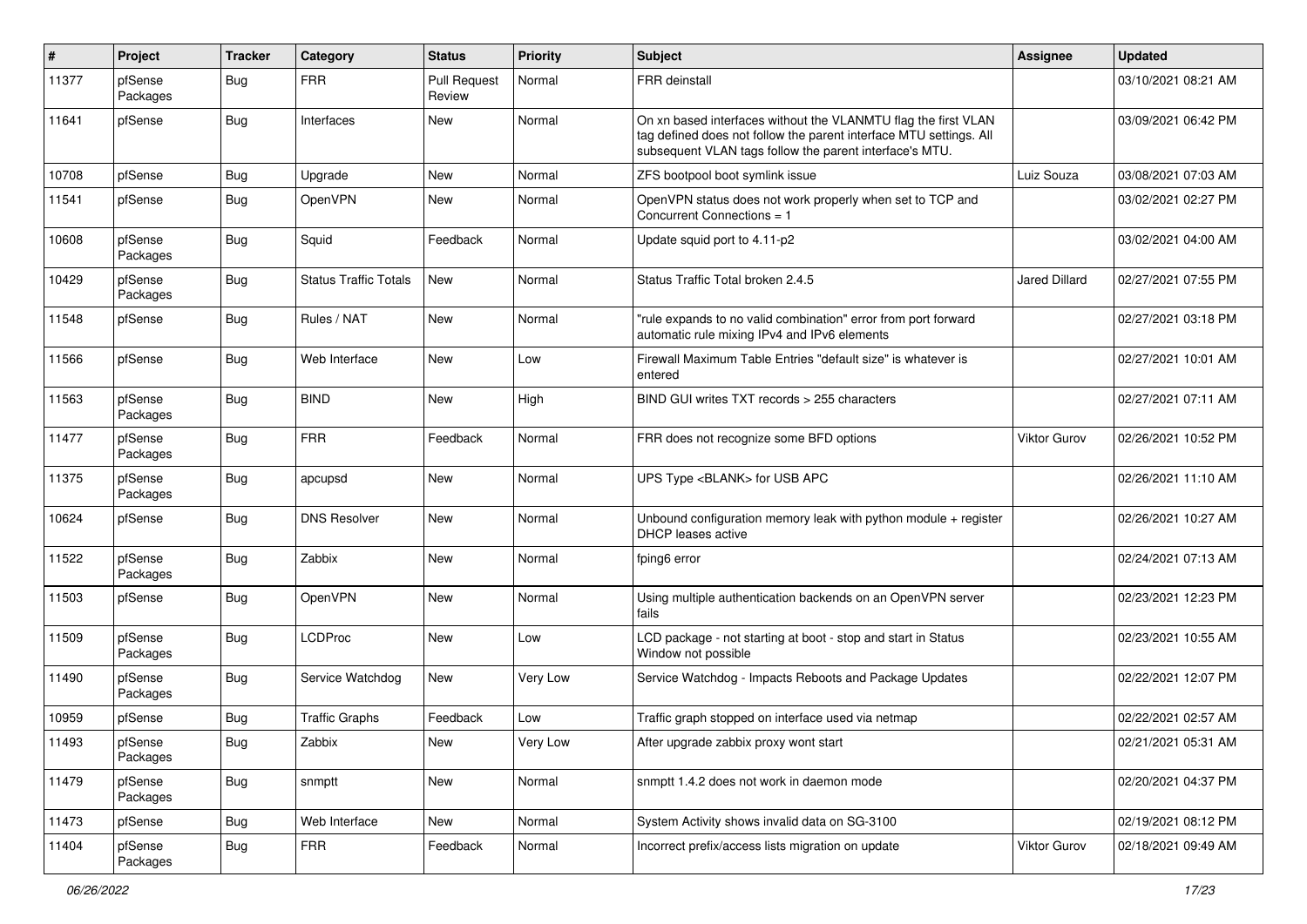| $\vert$ # | Project             | <b>Tracker</b> | Category                            | <b>Status</b> | <b>Priority</b> | <b>Subject</b>                                                                                                         | <b>Assignee</b>      | <b>Updated</b>      |
|-----------|---------------------|----------------|-------------------------------------|---------------|-----------------|------------------------------------------------------------------------------------------------------------------------|----------------------|---------------------|
| 11418     | pfSense             | Bug            | <b>IPsec</b>                        | New           | Very Low        | 'NAT-T: Force' is broken for IPv6 IPsec                                                                                |                      | 02/16/2021 08:25 AM |
| 11414     | pfSense<br>Packages | Bug            | pfBlockerNG                         | New           | Normal          | Enabling feed "Public_DNS4_all" breaks some Google services                                                            |                      | 02/13/2021 02:46 AM |
| 11412     | pfSense             | Bug            | Interfaces                          | New           | Normal          | LLDPD Package Doesn't Work with Switchports                                                                            |                      | 02/12/2021 08:12 PM |
| 8686      | pfSense             | Bug            | <b>IPsec</b>                        | New           | Normal          | IPsec VTI: Assigned interface firewall rules are never parsed                                                          |                      | 02/10/2021 12:15 PM |
| 11388     | pfSense<br>Packages | <b>Bug</b>     | FreeRADIUS                          | Feedback      | Normal          | Captive Portal authentication error with MySQL backend                                                                 | Viktor Gurov         | 02/10/2021 08:54 AM |
| 11184     | pfSense             | <b>Bug</b>     | FreeBSD                             | <b>New</b>    | Normal          | PF: State policy cannot be configurable                                                                                |                      | 02/09/2021 02:43 AM |
| 11345     | pfSense<br>Packages | Bug            | <b>FRR</b>                          | Feedback      | Normal          | FRR-OSPF - No "prefix-list" possible                                                                                   | Jim Pingle           | 02/04/2021 11:03 PM |
| 11363     | pfSense             | Bug            | Installer                           | New           | Normal          | Clean Install 2.5.0 fails due to hardware incompability                                                                |                      | 02/04/2021 11:06 AM |
| 7389      | pfSense             | Bug            | <b>Traffic Shaper</b><br>(Limiters) | In Progress   | Normal          | Limiter does not work with transparent proxy                                                                           | Luiz Souza           | 02/01/2021 03:31 PM |
| 8611      | pfSense             | <b>Bug</b>     | Interfaces                          | In Progress   | Normal          | unable to receive IPv6 RA's on SG-1000, default route lost                                                             | Luiz Souza           | 02/01/2021 03:31 PM |
| 10892     | pfSense             | Bug            | Rules / NAT                         | New           | Low             | Large number of VLAN/LANs make floating rules are to read                                                              | <b>Jared Dillard</b> | 02/01/2021 03:29 PM |
| 11331     | pfSense<br>Packages | <b>Bug</b>     | FreeRADIUS                          | Feedback      | Normal          | FreeRADIUS latest package upgrade broke Plain Mac<br>Authentication                                                    | <b>Viktor Gurov</b>  | 01/30/2021 10:08 AM |
| 11335     | pfSense             | <b>Bug</b>     | Interfaces                          | New           | Normal          | Spoofing the MAC on a LAGG interface does not work for some<br>NIC types.                                              |                      | 01/29/2021 09:10 AM |
| 4088      | pfSense<br>Packages | Bug            | squidguard                          | Feedback      | Normal          | Buggy squidgurd config file is created                                                                                 | Viktor Gurov         | 01/28/2021 10:01 AM |
| 11274     | pfSense<br>Packages | <b>Bug</b>     | ntop                                | Feedback      | Normal          | ntopng https web server does not present full certificate chain                                                        | Viktor Gurov         | 01/28/2021 09:51 AM |
| 11261     | pfSense<br>Packages | <b>Bug</b>     | pfBlockerNG                         | New           | Normal          | pfBlockerNG ASN numbers in IPv4 (/IPv6) Custom_List generate<br>error(s) "Invalid numeric literal at line 1, column 7" |                      | 01/28/2021 08:34 AM |
| 2042      | pfSense             | <b>Bug</b>     | <b>NAT Reflection</b>               | Confirmed     | Low             | NAT reflection doesn't apply to self-initiated traffic                                                                 |                      | 01/21/2021 10:38 PM |
| 11232     | pfSense             | <b>Bug</b>     | <b>Operating System</b>             | New           | Normal          | Fix pfSense_fsync                                                                                                      |                      | 01/08/2021 08:53 AM |
| 11180     | pfSense<br>Packages | Bug            | Filer                               | Feedback      | Normal          | Filer run action for files on sync that wan't been modified                                                            | Viktor Gurov         | 01/08/2021 07:27 AM |
| 11235     | pfSense<br>Packages | <b>Bug</b>     | Filer                               | New           | Normal          | Filer run script when "state" unchanged                                                                                |                      | 01/08/2021 07:24 AM |
| 11192     | pfSense             | <b>Bug</b>     | <b>Traffic Shaper</b><br>(Limiters) | Feedback      | Normal          | Using Limiters causes out of order packets within one TCP or UDP<br>flow                                               |                      | 01/06/2021 12:09 AM |
| 11203     | pfSense             | Bug            | Certificates                        | New           | Normal          | certificate manager very slow                                                                                          |                      | 12/31/2020 11:57 AM |
| 10935     | pfSense<br>Packages | <b>Bug</b>     | <b>FRR</b>                          | New           | Normal          | FRR 0.6.7-6 - BGPD service recycled IPv6 without Route Map                                                             |                      | 12/30/2020 05:00 PM |
| 11158     | pfSense<br>Packages | <b>Bug</b>     | <b>FRR</b>                          | New           | High            | <b>FRR Prefix Lists</b>                                                                                                |                      | 12/30/2020 04:55 PM |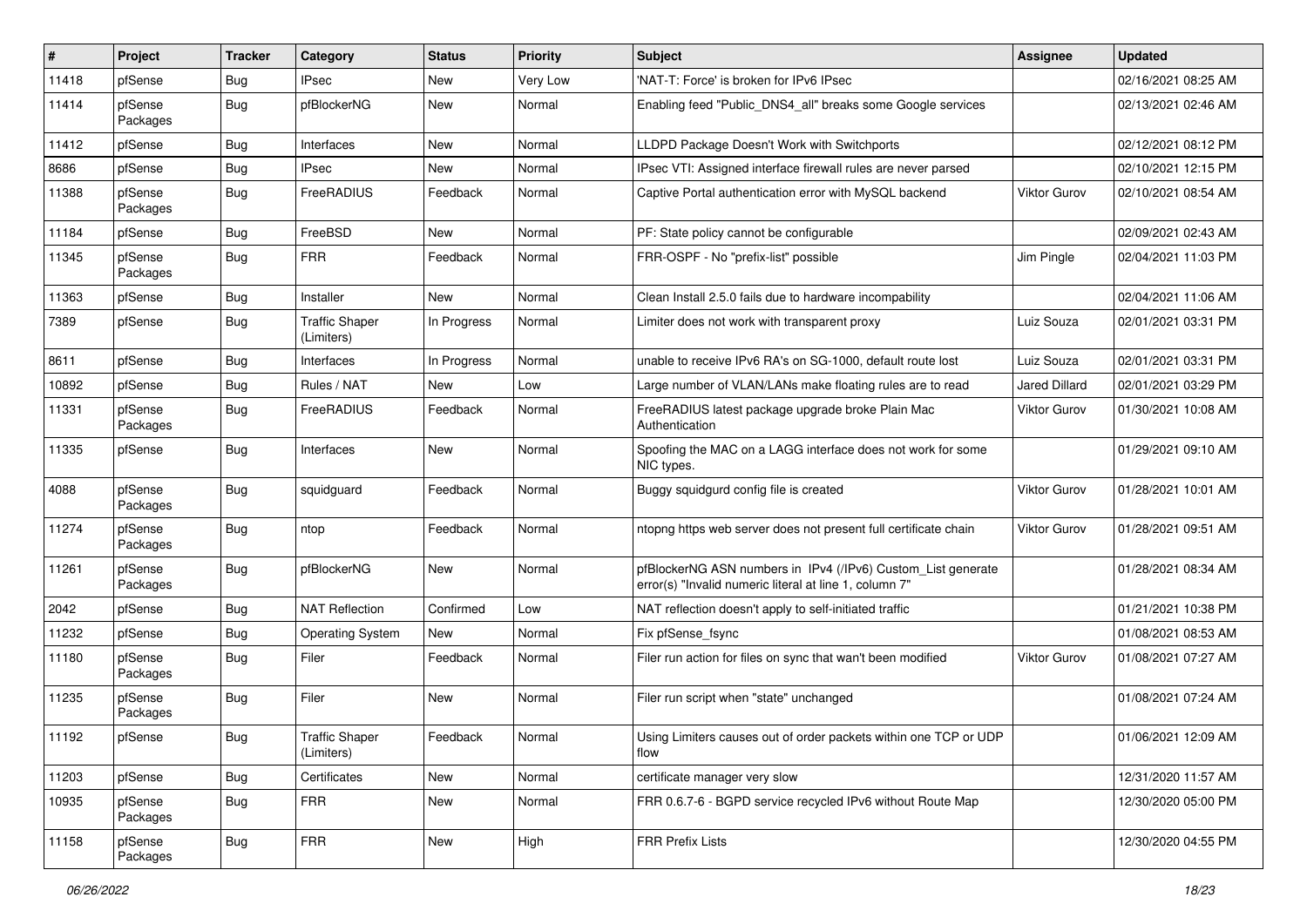| $\sharp$ | Project             | <b>Tracker</b> | Category                        | <b>Status</b> | Priority | <b>Subject</b>                                                                                                          | <b>Assignee</b>       | <b>Updated</b>      |
|----------|---------------------|----------------|---------------------------------|---------------|----------|-------------------------------------------------------------------------------------------------------------------------|-----------------------|---------------------|
| 11000    | pfSense<br>Packages | <b>Bug</b>     | haproxy                         | New           | Very Low | haproxy deprecated trick suggested                                                                                      |                       | 12/23/2020 02:55 PM |
| 11174    | pfSense             | Bug            | <b>Traffic Shaper</b><br>(ALTQ) | Feedback      | Normal   | Incorrect traffic shaping on pppoe interface                                                                            |                       | 12/21/2020 11:21 PM |
| 11177    | pfSense             | <b>Bug</b>     | Dynamic DNS                     | New           | Normal   | DDNSv6 not using Check IP Services                                                                                      |                       | 12/21/2020 05:02 AM |
| 11147    | pfSense             | <b>Bug</b>     | <b>Dynamic DNS</b>              | New           | Normal   | Domeneshop DynDNS IPv4 and IPv6                                                                                         |                       | 12/09/2020 11:47 PM |
| 8964     | pfSense             | <b>Bug</b>     | <b>IPsec</b>                    | <b>New</b>    | High     | IPsec async cryptography advanced setting - TCP traffic not<br>passing through                                          | Luiz Souza            | 12/08/2020 12:09 PM |
| 6691     | pfSense             | Bug            | DHCP (IPv6)                     | New           | Normal   | dhcp6c quits after only two tries if no response was received                                                           |                       | 12/07/2020 04:25 PM |
| 10516    | pfSense<br>Packages | Bug            | <b>FRR</b>                      | New           | Normal   | <b>FRR Access list</b>                                                                                                  |                       | 12/06/2020 11:02 PM |
| 11110    | pfSense             | <b>Bug</b>     | Backup / Restore                | New           | Normal   | Backup file should be checked before restoring a specific area                                                          |                       | 12/05/2020 02:50 PM |
| 6051     | pfSense             | Bug            | DHCP (IPv6)                     | New           | Normal   | DHCPv6 Client Failure for additional WAN Address causes<br>2-seconds-service-restart-loop                               |                       | 12/03/2020 01:08 AM |
| 7943     | pfSense             | <b>Bug</b>     | Web Interface                   | <b>New</b>    | Normal   | CSS Overflow Fix for Drop Down Menus in webConfigurator                                                                 |                       | 11/21/2020 02:54 PM |
| 11093    | pfSense             | Bug            | Wireless                        | New           | Low      | ral(4) driver non-functional in arm64                                                                                   |                       | 11/21/2020 10:45 AM |
| 9654     | pfSense             | Bug            | <b>DNS Resolver</b>             | <b>New</b>    | Normal   | After reboot, the DNS resolver must be restarted before it will<br>advertise the ipv6 DNS address of the router.        |                       | 11/20/2020 03:12 AM |
| 7267     | pfSense<br>Packages | Bug            | <b>Status Traffic Totals</b>    | New           | Normal   | Status Traffic Totals - Stacked Bar - Scale not high enough                                                             | Jared Dillard         | 11/18/2020 07:38 AM |
| 6333     | pfSense             | <b>Bug</b>     | Gateway Monitoring              | Confirmed     | Normal   | Bootup starts/restarts dpinger multiple times                                                                           | Luiz Souza            | 11/16/2020 01:11 PM |
| 11074    | pfSense<br>Packages | <b>Bug</b>     | <b>BIND</b>                     | New           | Low      | bind Zone Settings Zones, Save button opens "Confirmation<br>required to save changes"                                  |                       | 11/16/2020 11:08 AM |
| 8325     | pfSense             | <b>Bug</b>     | UPnP/NAT-PMP                    | New           | Normal   | UPnP not available for pppoe-Clients                                                                                    |                       | 11/15/2020 10:33 AM |
| 6321     | pfSense             | <b>Bug</b>     | L <sub>2</sub> TP               | New           | Normal   | Problem with connecting I2tp over ipsec from android and windows                                                        |                       | 11/13/2020 11:01 AM |
| 4740     | pfSense             | Bug            | Wireless                        | New           | Normal   | Intel wireless kernel panic in infrastructure mode with WPA                                                             |                       | 11/13/2020 08:38 AM |
| 10726    | pfSense             | Bug            | Rules / NAT                     | New           | Normal   | Sticky-connections option is bugged - sticky-address cannot be<br>redefined                                             |                       | 11/12/2020 10:12 AM |
| 11040    | pfSense<br>Packages | Bug            | pfBlockerNG                     | New           | Normal   | pfb_filter core faults when clearing firewall log                                                                       |                       | 11/07/2020 01:44 PM |
| 10875    | pfSense             | Bug            | Gateways                        | New           | Normal   | PPP periodic reset does not fully restore gateway group<br>round-robin functionality                                    | Luiz Souza            | 11/05/2020 07:44 AM |
| 8263     | pfSense             | <b>Bug</b>     | <b>Traffic Shaper</b><br>(ALTQ) | <b>New</b>    | Normal   | Cannot create a nonlinear 'Link Share' service curve because of:<br>"the sum of the child bandwidth higher than parent" |                       | 11/05/2020 07:31 AM |
| 8192     | pfSense             | <b>Bug</b>     | Gateway Monitoring              | New           | Low      | dpinger - Change in ISP link-local IPv6 address drops connectivity                                                      | Luiz Souza            | 11/05/2020 07:31 AM |
| 9349     | pfSense             | Bug            | <b>IPsec</b>                    | Confirmed     | Normal   | IPSec service start/stop/restart fails after settings change                                                            | Markus<br>Stockhausen | 10/30/2020 01:33 PM |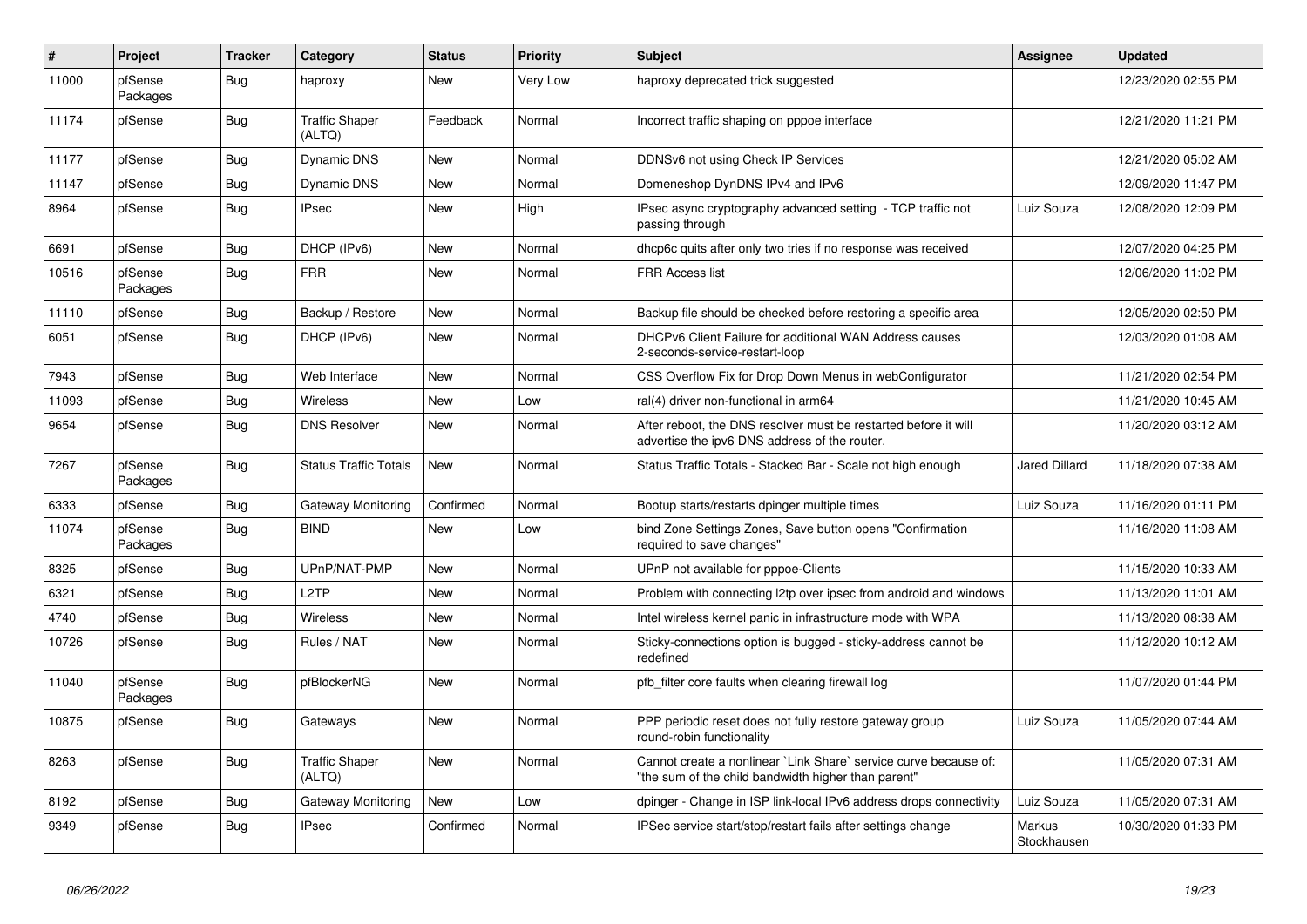| #     | Project             | <b>Tracker</b> | Category                 | <b>Status</b> | <b>Priority</b> | <b>Subject</b>                                                                                                               | <b>Assignee</b>        | <b>Updated</b>      |
|-------|---------------------|----------------|--------------------------|---------------|-----------------|------------------------------------------------------------------------------------------------------------------------------|------------------------|---------------------|
| 10325 | pfSense             | <b>Bug</b>     | Notifications            | New           | Normal          | System/Advanced/Notifications/E-Mail - SMTP Notification E-Mail<br>auth password Unexpected Bahaviour                        |                        | 10/30/2020 08:17 AM |
| 10994 | pfSense<br>Packages | <b>Bug</b>     | squidguard               | New           | Low             | SquidGuard Blacklists Restore Default button does not work                                                                   |                        | 10/20/2020 12:26 PM |
| 10980 | pfSense             | <b>Bug</b>     | <b>Operating System</b>  | New           | Normal          | rc.local is executed at login by rc.initial, and not at boot time.                                                           |                        | 10/19/2020 09:39 AM |
| 10989 | pfSense<br>Packages | <b>Bug</b>     | Snort                    | New           | Low             | Snort alert page has hidden characters in IPv6 address                                                                       |                        | 10/17/2020 04:06 PM |
| 10952 | pfSense             | <b>Bug</b>     | Rules / NAT              | <b>New</b>    | Low             | Inconsistency in Subnet Defaults Between Firewall Rules and<br>Interface Address Assignments                                 |                        | 10/09/2020 12:50 PM |
| 10714 | pfSense             | <b>Bug</b>     | DHCP (IPv6)              | New           | Normal          | radvd only gives out the prefix of the "first" IPv6 address of an<br>interface                                               |                        | 10/06/2020 01:03 PM |
| 9353  | pfSense             | <b>Bug</b>     | Dashboard                | New           | Low             | PHPSession errors from limited access to dashboard and widgets                                                               |                        | 10/06/2020 09:31 AM |
| 10791 | pfSense<br>Packages | <b>Bug</b>     | PIMD                     | New           | Normal          | Valid (vlan)interfaces do not get vif reporting "Invalid phyint<br>address"                                                  |                        | 10/06/2020 09:20 AM |
| 6167  | pfSense             | <b>Bug</b>     | <b>IPsec</b>             | Confirmed     | Normal          | IPsec IPComp not working                                                                                                     | George<br>Neville-Neil | 09/22/2020 06:07 PM |
| 8432  | pfSense             | <b>Bug</b>     | Dynamic DNS              | New           | Normal          | Dynamic DNS Client gives an error that it can't find IPv6 address<br>when WAN interface is a LAGG                            |                        | 09/17/2020 05:23 AM |
| 4298  | pfSense             | <b>Bug</b>     | <b>SNMP</b>              | Assigned      | Very Low        | Excessive errors from snmpd                                                                                                  | Luiz Souza             | 09/13/2020 08:21 AM |
| 10765 | pfSense             | <b>Bug</b>     | Authentication           | New           | Normal          | Ampersands in Idap extended query are escaped twice                                                                          |                        | 09/02/2020 07:55 AM |
| 10845 | pfSense<br>Packages | <b>Bug</b>     | apcupsd                  | New           | Normal          | apcupsd doesn't stop when not enabled                                                                                        |                        | 08/24/2020 10:16 AM |
| 10833 | pfSense             | <b>Bug</b>     | Configuration<br>Backend | New           | Normal          | unbound exits on configuration error when link status flaps on LAN<br>interface                                              |                        | 08/13/2020 11:53 PM |
| 10822 | pfSense             | <b>Bug</b>     | DHCP (IPv6)              | New           | Normal          | Deprecated IPv6 prefix won't be announced as deprecated to<br>clients                                                        |                        | 08/10/2020 09:23 AM |
| 8820  | pfSense             | <b>Bug</b>     | Rules / NAT              | New           | Low             | System/Advanced/Misc - "Do not kill connections when schedule<br>expires" UN-checked still leaves existing connections open. |                        | 07/28/2020 10:59 AM |
| 10783 | pfSense<br>Packages | <b>Bug</b>     | ntop                     | New           | Normal          | NtopNG is very unstable on arm64                                                                                             |                        | 07/22/2020 09:07 AM |
| 10584 | pfSense             | <b>Bug</b>     | Hardware / Drivers       | New           | Normal          | SG-3100 with M.2: shutdown instead of reboot                                                                                 |                        | 07/21/2020 03:08 AM |
| 8380  | pfSense             | <b>Bug</b>     | OpenVPN                  | New           | Normal          | OpenVPN RADIUS password length is not constant                                                                               | Jim Pingle             | 07/17/2020 11:46 AM |
| 10760 | pfSense<br>Packages | <b>Bug</b>     | <b>BIND</b>              | New           | High            | pfSense BIND 9.14.12 server terminates due to assertion failure                                                              |                        | 07/11/2020 04:53 PM |
| 8502  | pfSense             | <b>Bug</b>     | Web Interface            | Confirmed     | Low             | main (top) menu items do not drop down in some cases                                                                         |                        | 07/06/2020 02:39 PM |
| 10729 | pfSense             | <b>Bug</b>     | Package System           | New           | Normal          | Certificate verification failed for pkg.freebsd.org                                                                          |                        | 07/05/2020 01:12 AM |
| 10712 | pfSense             | <b>Bug</b>     | Rules / NAT              | New           | Normal          | "default allow LAN IPv6 to any" rule does not work right after boot<br>when using IPv6 PD                                    |                        | 06/30/2020 12:17 AM |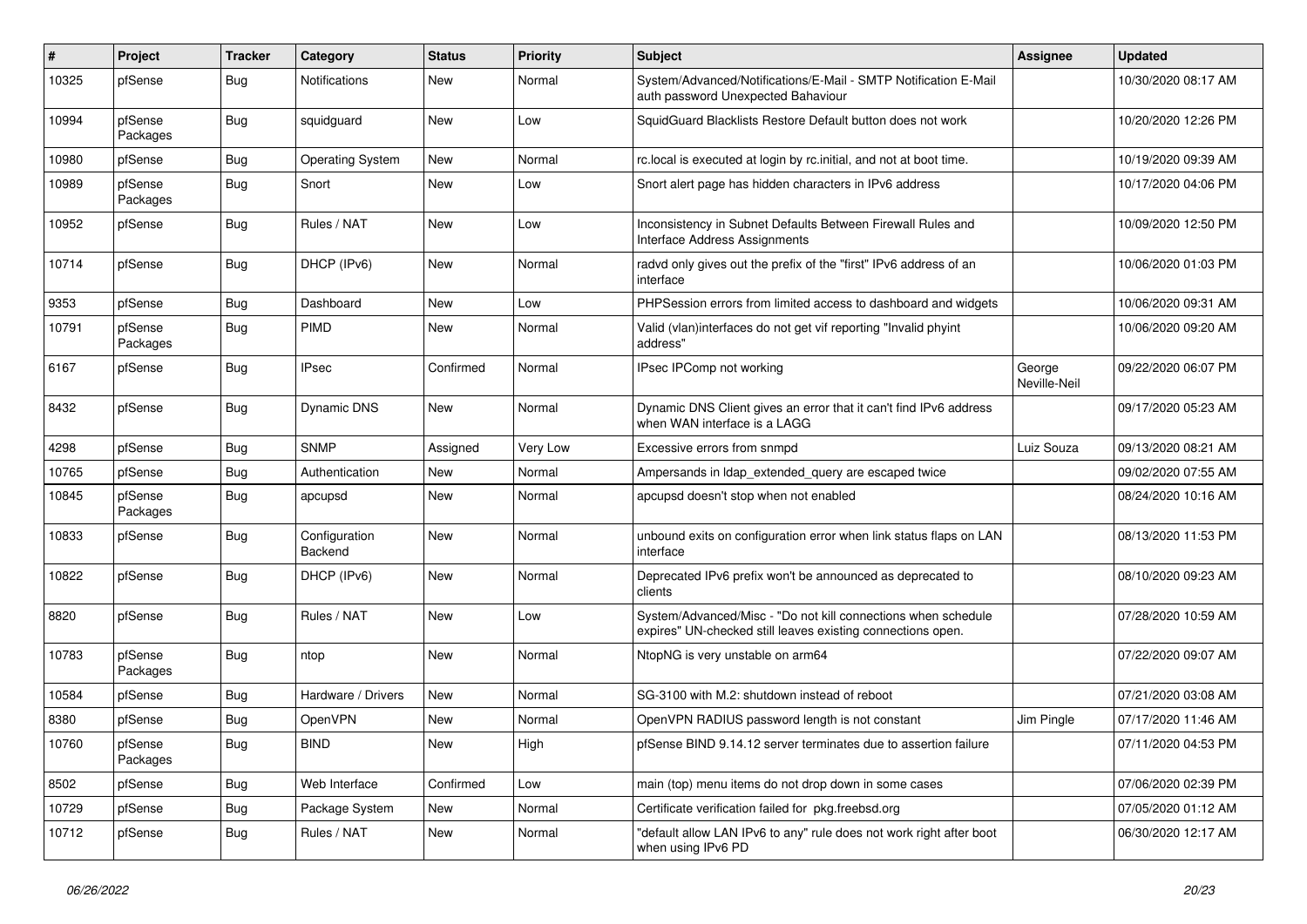| #     | Project             | <b>Tracker</b> | Category                     | <b>Status</b> | <b>Priority</b> | <b>Subject</b>                                                                                                                                              | <b>Assignee</b> | <b>Updated</b>      |
|-------|---------------------|----------------|------------------------------|---------------|-----------------|-------------------------------------------------------------------------------------------------------------------------------------------------------------|-----------------|---------------------|
| 10715 | pfSense             | Bug            | <b>DHCP Relay</b>            | New           | Normal          | DHCPv6 relay always uses the "first" IPv6 address of an interface                                                                                           |                 | 06/29/2020 05:01 AM |
| 10701 | pfSense             | Bug            | Web Interface                | New           | Very Low        | Firewall Log too wide with Rule Description Column                                                                                                          |                 | 06/25/2020 07:36 AM |
| 10695 | pfSense<br>Packages | <b>Bug</b>     | FreeRADIUS                   | New           | Normal          | Free Radius Accounting skipping MBs after reboot due to power<br>down                                                                                       |                 | 06/24/2020 04:49 AM |
| 7986  | pfSense             | <b>Bug</b>     | Wireless                     | New           | Normal          | WLAN card no longer properly initialized under 2.4.0                                                                                                        |                 | 06/19/2020 08:08 AM |
| 8464  | pfSense             | <b>Bug</b>     | Wireless                     | New           | Very Low        | Wireless USB card does not connect to WiFi automatically after<br>reboot/halt                                                                               |                 | 06/19/2020 03:44 AM |
| 8087  | pfSense             | Bug            | Authentication               | <b>New</b>    | Normal          | Provide Calling-Station-ID to RADIUS backed VPN connections                                                                                                 |                 | 06/06/2020 05:36 AM |
| 10601 | pfSense<br>Packages | Bug            | Status Monitoring            | New           | Normal          | Dashboard->Traffic Graphs Scale is capped for outbound                                                                                                      |                 | 05/29/2020 10:13 AM |
| 10606 | pfSense<br>Packages | <b>Bug</b>     | Snort                        | New           | Normal          | Snort Inline stopped working after upgrade to FreeBSD 12.1<br>(network traffic blocked after heavy load randomly)                                           |                 | 05/28/2020 10:06 AM |
| 10577 | pfSense             | <b>Bug</b>     | Hardware / Drivers           | Feedback      | Normal          | intel x553 (c3000 chipset) loading x520 driver                                                                                                              |                 | 05/28/2020 03:59 AM |
| 10590 | pfSense<br>Packages | Bug            | pfBlockerNG                  | New           | Normal          | pfBlockerNG: Invalid argument supplied for foreach()                                                                                                        |                 | 05/26/2020 08:22 AM |
| 8324  | pfSense             | <b>Bug</b>     | Hardware / Drivers           | <b>New</b>    | Normal          | bxe cards require promisc for OSPF                                                                                                                          | Luiz Souza      | 05/25/2020 03:19 PM |
| 9139  | pfSense<br>Packages | <b>Bug</b>     | Telegraf                     | New           | Normal          | telegraf: add ping for default gateway(s)                                                                                                                   |                 | 05/21/2020 04:23 PM |
| 8343  | pfSense             | <b>Bug</b>     | Gateways                     | New           | Normal          | Gateway Routes (Default Routes) not removed in Kernel when<br>removed from GUI                                                                              |                 | 05/14/2020 01:22 AM |
| 10503 | pfSense<br>Packages | <b>Bug</b>     | <b>FRR</b>                   | New           | Normal          | Flapping any GW in multi-WAN influences restating all IPsec<br>tunnels in FRR which leads to dropping all IPsec VTI static routes<br>and related BGP issues |                 | 05/08/2020 07:51 PM |
| 10493 | pfSense             | <b>Bug</b>     | <b>IPsec</b>                 | New           | Normal          | filter_get_vpns_list() issues                                                                                                                               |                 | 05/06/2020 01:07 AM |
| 10526 | pfSense<br>Packages | Bug            | pfBlockerNG                  | New           | Normal          | Package pfBlockerNG Crashes on Alert view                                                                                                                   |                 | 05/04/2020 08:59 AM |
| 10487 | pfSense<br>Packages | <b>Bug</b>     | Telegraf                     | <b>New</b>    | Normal          | Telegraf package not sending logs to influxdb server                                                                                                        |                 | 05/03/2020 07:09 PM |
| 9537  | pfSense<br>Packages | Bug            | <b>Status Traffic Totals</b> | New           | Normal          | One month offset in displayed data between time changes                                                                                                     | Jared Dillard   | 05/01/2020 08:27 AM |
| 10000 | pfSense             | Bug            | Dynamic DNS                  | New           | Normal          | Azure Dynamic DNS A and AAAA Records for Apex Zone                                                                                                          |                 | 03/31/2020 09:03 AM |
| 10370 | pfSense<br>Packages | <b>Bug</b>     | ntop                         | New           | Normal          | ntopng Timeseries not send to InfluxDB                                                                                                                      |                 | 03/30/2020 09:42 AM |
| 9179  | pfSense             | Bug            | <b>NAT Reflection</b>        | New           | Normal          | NAT reflection fix implemented for #8604 is causing WebUI and<br>XMLRPC to fail on slave                                                                    |                 | 03/27/2020 08:01 PM |
| 6481  | pfSense             | <b>Bug</b>     | <b>IPsec</b>                 | New           | Normal          | loading EAP_RADIUS method failed                                                                                                                            |                 | 03/24/2020 04:25 PM |
| 10342 | pfSense             | Bug            | <b>DNS Resolver</b>          | New           | Normal          | Unbound domain overrides stop resolving periodically. They only<br>resume after the service has been restarted.                                             |                 | 03/13/2020 10:35 AM |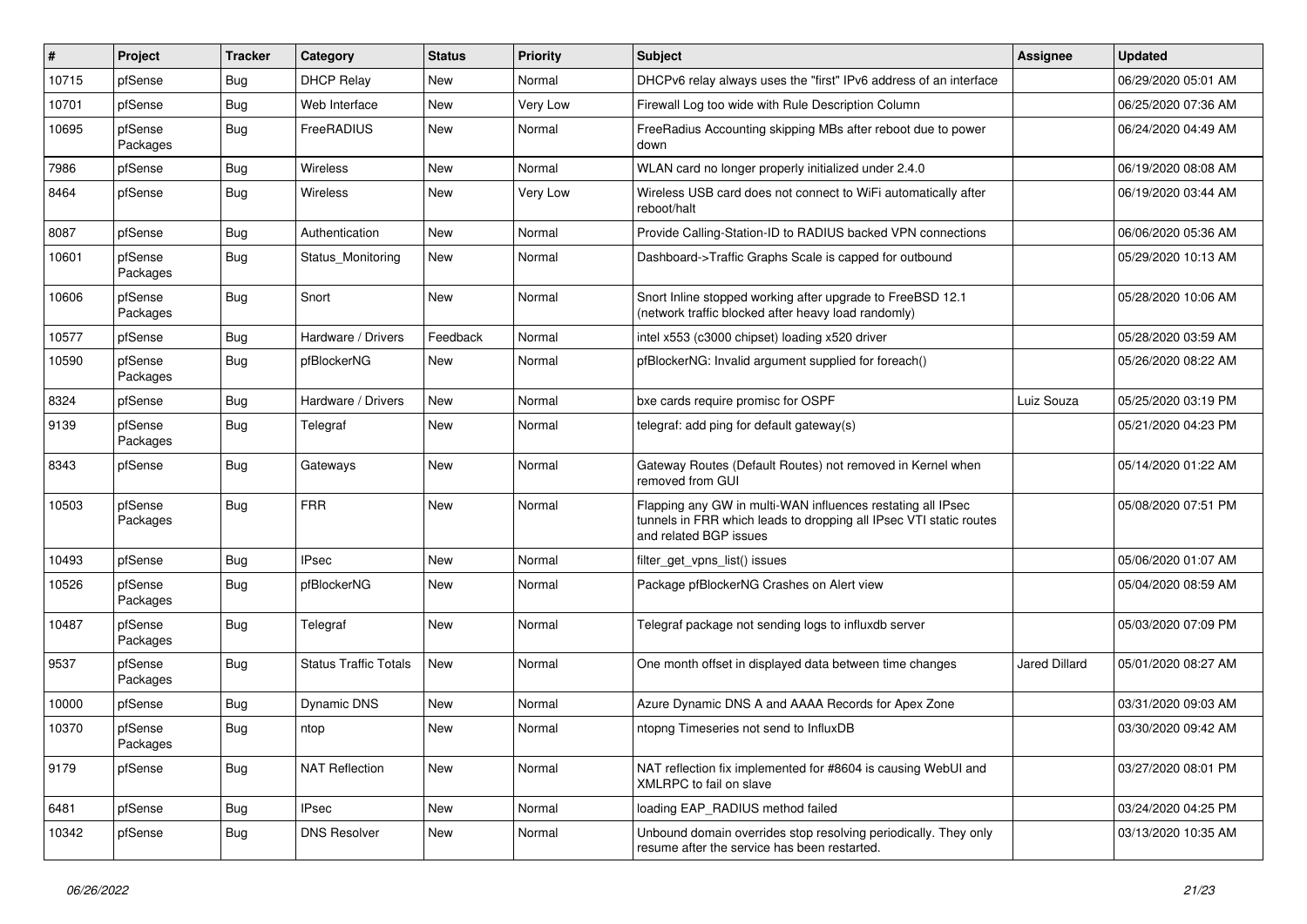| $\sharp$ | Project             | <b>Tracker</b> | Category              | <b>Status</b> | Priority | <b>Subject</b>                                                                                          | <b>Assignee</b> | <b>Updated</b>      |
|----------|---------------------|----------------|-----------------------|---------------|----------|---------------------------------------------------------------------------------------------------------|-----------------|---------------------|
| 10310    | pfSense             | Bug            | Upgrade               | New           | Normal   | Systems with low RAM and several packages may temporarily fail<br>to load large tables after an upgrade |                 | 03/03/2020 07:55 AM |
| 10279    | pfSense<br>Packages | Bug            | open-vm-tools         | New           | Normal   | pfSense's OpenVM Tools on ESXi 6.7 no longer provides guest vm<br>functionality                         |                 | 03/01/2020 06:07 PM |
| 10292    | pfSense<br>Packages | Bug            | Suricata              | <b>New</b>    | Normal   | Suricata not respecting SID Mgmt list                                                                   |                 | 02/27/2020 01:02 PM |
| 10265    | pfSense<br>Packages | <b>Bug</b>     | Notes                 | New           | Very Low | Adding a Note with malformed title will force system restore                                            |                 | 02/27/2020 10:12 AM |
| 10294    | pfSense<br>Packages | Bug            | FRR                   | New           | Normal   | FRR Route Counts Incorrect on Status Page                                                               | Jim Pingle      | 02/26/2020 11:08 AM |
| 10278    | pfSense<br>Packages | <b>Bug</b>     | pfBlockerNG           | New           | Normal   | pfBlockerNG: Formatting issue on DNSBL stats page                                                       |                 | 02/24/2020 01:36 PM |
| 10277    | pfSense             | <b>Bug</b>     | Web Interface         | <b>New</b>    | Normal   | Sorting the log entries does not use year value                                                         |                 | 02/24/2020 07:46 AM |
| 9934     | pfSense<br>Packages | <b>Bug</b>     | Suricata              | <b>New</b>    | Normal   | suricata update kills WAN interface                                                                     |                 | 02/20/2020 09:17 AM |
| 10271    | pfSense             | Bug            | Web Interface         | New           | Normal   | Large number of VLAN/LANs make "Interfaces" menu hard to<br>access                                      |                 | 02/20/2020 04:46 AM |
| 7420     | pfSense             | <b>Bug</b>     | <b>IPsec</b>          | New           | Normal   | ipsec status freezing                                                                                   |                 | 02/13/2020 09:09 AM |
| 10252    | pfSense<br>Packages | Bug            | pfBlockerNG           | New           | High     | pfblockerng-devel                                                                                       |                 | 02/11/2020 05:18 PM |
| 10253    | pfSense<br>Packages | Bug            | pfBlockerNG           | New           | Normal   | pfblockerng-devel uses user interface for VIP causing issues with<br>other services                     |                 | 02/11/2020 09:17 AM |
| 8770     | pfSense             | Bug            | Interfaces            | <b>New</b>    | Normal   | QinQ interfaces always show as active                                                                   |                 | 02/01/2020 09:47 AM |
| 3312     | pfSense             | <b>Bug</b>     | <b>IPsec</b>          | <b>New</b>    | Normal   | Gateway on IPsec rules is not functional in pf                                                          |                 | 01/28/2020 10:09 PM |
| 10188    | pfSense<br>Packages | <b>Bug</b>     | pfBlockerNG           | <b>New</b>    | Normal   | Reputation tab is not working                                                                           |                 | 01/24/2020 10:06 AM |
| 5091     | pfSense             | <b>Bug</b>     | Rules / NAT           | Confirmed     | Very Low | In rule creation destination ports fields (from and to) are too small<br>to read ports aliases names    |                 | 01/07/2020 07:48 AM |
| 10164    | pfSense<br>Packages | Bug            | pfBlockerNG           | New           | Normal   | pfBlockerNG dashboard widget position is not maintained when<br>updating                                |                 | 01/06/2020 10:06 AM |
| 10150    | pfSense             | Bug            | <b>IGMP Proxy</b>     | <b>New</b>    | Normal   | IGMP Proxy does not scale to hundreds of streams                                                        |                 | 01/03/2020 02:56 AM |
| 10143    | pfSense             | <b>Bug</b>     | <b>DNS Resolver</b>   | New           | Normal   | System hostname DNS entry is assigned to the wrong IP on<br>multi-wan setups                            |                 | 12/31/2019 02:33 PM |
| 9676     | pfSense<br>Packages | Bug            | pfBlockerNG           | <b>New</b>    | Normal   | AS lookup fails                                                                                         |                 | 12/26/2019 12:17 AM |
| 9999     | pfSense<br>Packages | <b>Bug</b>     | pfBlockerNG           | New           | Normal   | unbound fatal error if System Domain in DNSBL and System<br>Domain Local Zone Type is Redirect          |                 | 12/25/2019 08:10 AM |
| 9566     | pfSense             | <b>Bug</b>     | <b>Traffic Graphs</b> | New           | Normal   | Traffic graph displays traffic incorrectly                                                              |                 | 11/18/2019 07:54 AM |